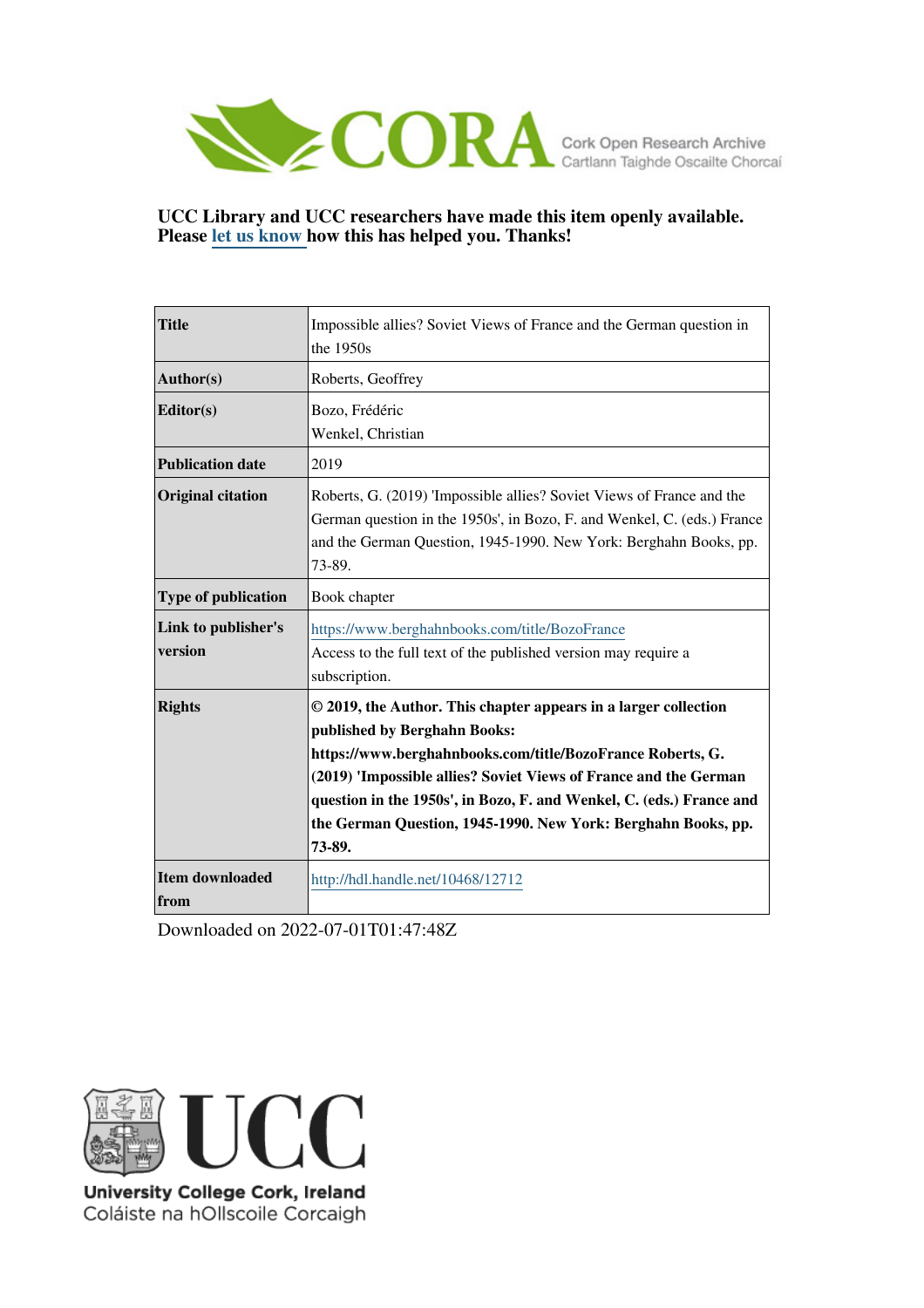## Geoffrey Roberts

# **Impossible Allies? Soviet Views of France and the German Question in the 1950s**

At the centre of the Soviet Union's strategy for the containment of Germany in the 1950s was courtship of France – a state that Moscow saw as sharing common interest in security from German militarism and aggression. Nowhere in Western Europe was Soviet political influence as great as in France. The French communist party (PCF) was a major force in the country and France was the bastion of a powerful, communist-led international peace movement. The movement's founding congress in Paris in April 1949 attracted more than 2000 delegates claiming to represent 600 million people, while the 1950 Stockholm Appeal calling for the prohibition of nuclear weapons garnered half a billion signatures worldwide, including15 million in France. Among the movement's French luminaries were the scientist and Nobel laureate, Frédéric Joliot-Curie, President of the World Peace Council (WPC), the writer Jean Lafitte, who was WPC Secretary, and former Air Minister and radical deputy Pierre Cot. Ilya Ehrenburg, the leading Soviet representative on the WPC, spent almost as much time in Paris in the 1950s as he did in Moscow. The Soviet leadership followed events in France avidly and the Soviet embassy in Paris was a frequent channel of communication between Moscow and the leaders of the PCF and the peace movement.<sup>[1](#page-1-0)</sup>

There was a long history of Soviet efforts to woo France. In the 1930s France was at the centre of the Soviet struggle for a collective security front against Hitler. During the Second World War Moscow established relations with de Gaulle's Free French Movement and in December 1944 the General travelled to Moscow to sign a mutual assistance pact between the USSR and liberated France. After the war Moscow remained highly interested in the Gaullist movement and cultivated contacts with its leaders. In the 1950s the Soviets followed closely the fortunes of the Gaullist splinter group, Les Républicains sociaux, headed by Jacques Chaban-Delmas and Gaston Palewski, a group seen striving for rapprochement between

<span id="page-1-0"></span><sup>1</sup> On the peace movement in France: Y. Santamaria, *Le Parti de l'Ennemi? Le Parti Communiste Francais dans la Lutte pour la Paix (1947-1958)*, Armand Colin: Paris 2006; A. Brogi, *Confronting America, The Cold War between the United States and the Communists in France and Italy*, UNC Press: Chapel Hill 2011; and P. Buton, "Le Mouvement des Partisans de la Paix" in S. Dockrill et al (eds), *L'Europe de l'Est et de l'Ouest dans la Guerre Froide, 1948-1953*, PUPS: Paris 2002.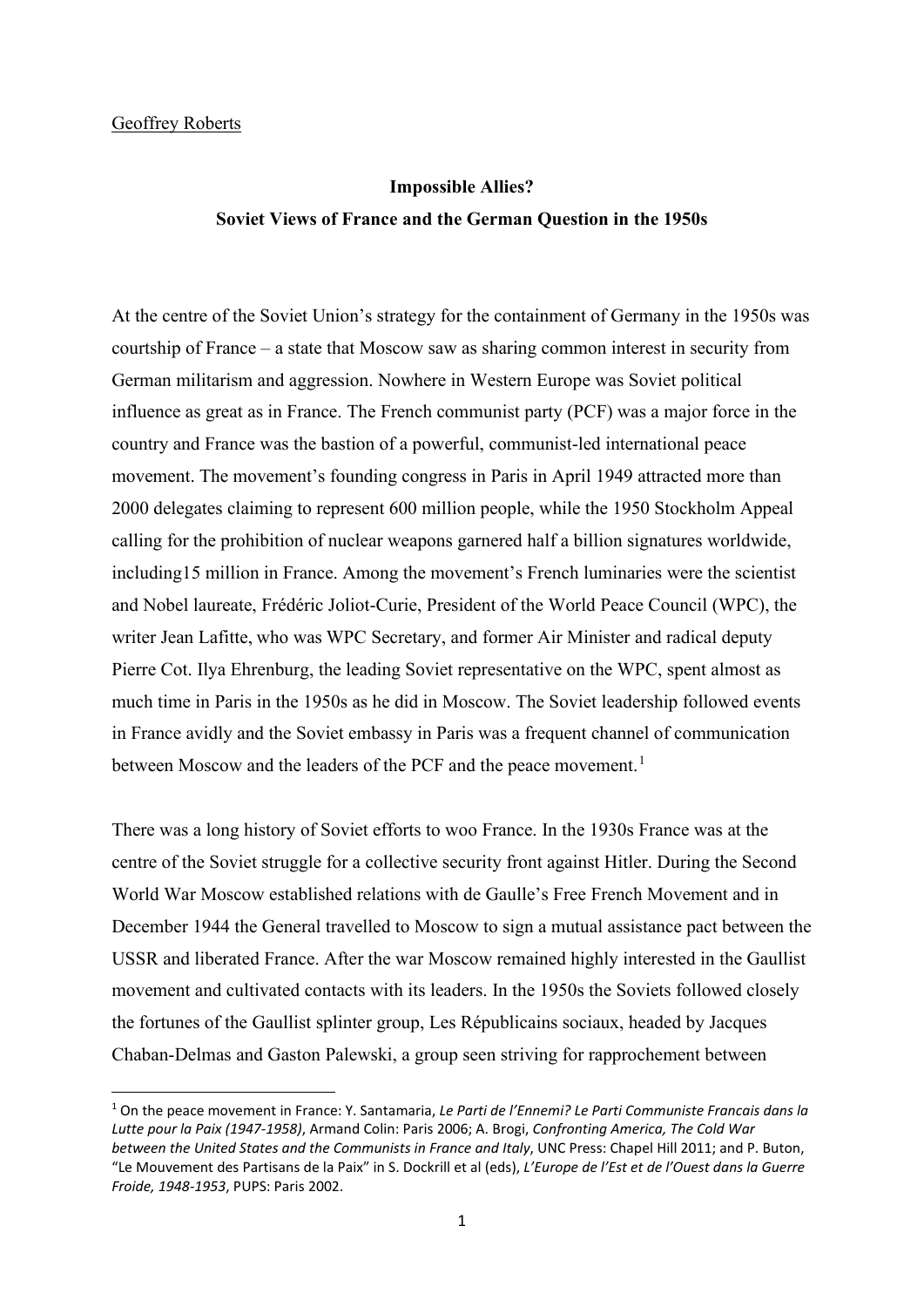France and the USSR. De Gaulle was also seen as sympathetic to the USSR and the Soviets noted with approval the General's statement in April 1954 that France should play an independent role in international affairs and work to facilitate co-existence and agreement between the two cold war blocs.

Central to Moscow's postwar perspectives was an alliance with France based on an assumed common antipathy to Germany. But this outlook was rendered redundant by Paris's embrace of western cold war policies. France joined NATO in 1949 and thereafter increasingly identified the Soviet Union as the main threat to French security.<sup>[2](#page-2-0)</sup> In May 1952 France signed a treaty to establish a European Defence Community (EDC), including the rearmament of West Germany. In August 1954 the French parliament refused to ratify the EDC but German rearmament went ahead. Moscow retaliated by repudiating the 1944 pact and establishing the Warsaw Treaty Organisation as a counter to NATO.

The threads of these troubled relations were drawn together in an April 1956 briefing paper on the history of Franco-Soviet relations, prepared for Soviet leaders in advance of a visit to Moscow by a delegation of French Socialist Party leaders. The paper was sanguine about the future of Franco-Soviet relations. It pointed to the impact in France of recent Soviet peace initiatives, notably the Geneva summit of July 1955, which had swayed public opinion in favour of a rapprochement with the USSR. Crucially, the coming to power in February 1956 of a radical-socialist government headed by Guy Mollet augured the possibility of significant improvements in Franco-Soviet relations.[3](#page-2-1)

Soviet policy towards France in the 1950s was akin to Romain Rolland's maxim: pessimism of the intellect, optimism of the will. The Soviets placed great hopes on enlisting Paris in a campaign for European collective security but saw French foreign policy as weak and without much influence relative to Britain and the United States. Soviet conversations with French diplomats and politicians were generally friendly but the anti-communism and anti-Sovietism of Fourth Republic leaders was self-evident, as was their strong commitment to an alliance with the United States.

<span id="page-2-0"></span><sup>&</sup>lt;sup>2</sup> See G-H. Soutou, "La perception de la menace Sovietique par les decideurs de l'Europe Occidentale: Le cas de la France" in Dockrill op.cit.

<span id="page-2-1"></span><sup>3</sup> "Spravka 1 Evropeiskogo Otdela MID SSSR Sekretaru TsK KPSS B.N. Ponomarevu o Franko-Sovetskikh Otnosheniyak, 20 Aprelya 1956", *"Ot Atlantiki do Urala": Sovetsko-Frantsuzskie Otnosheniya, 1956-1973* doc.3.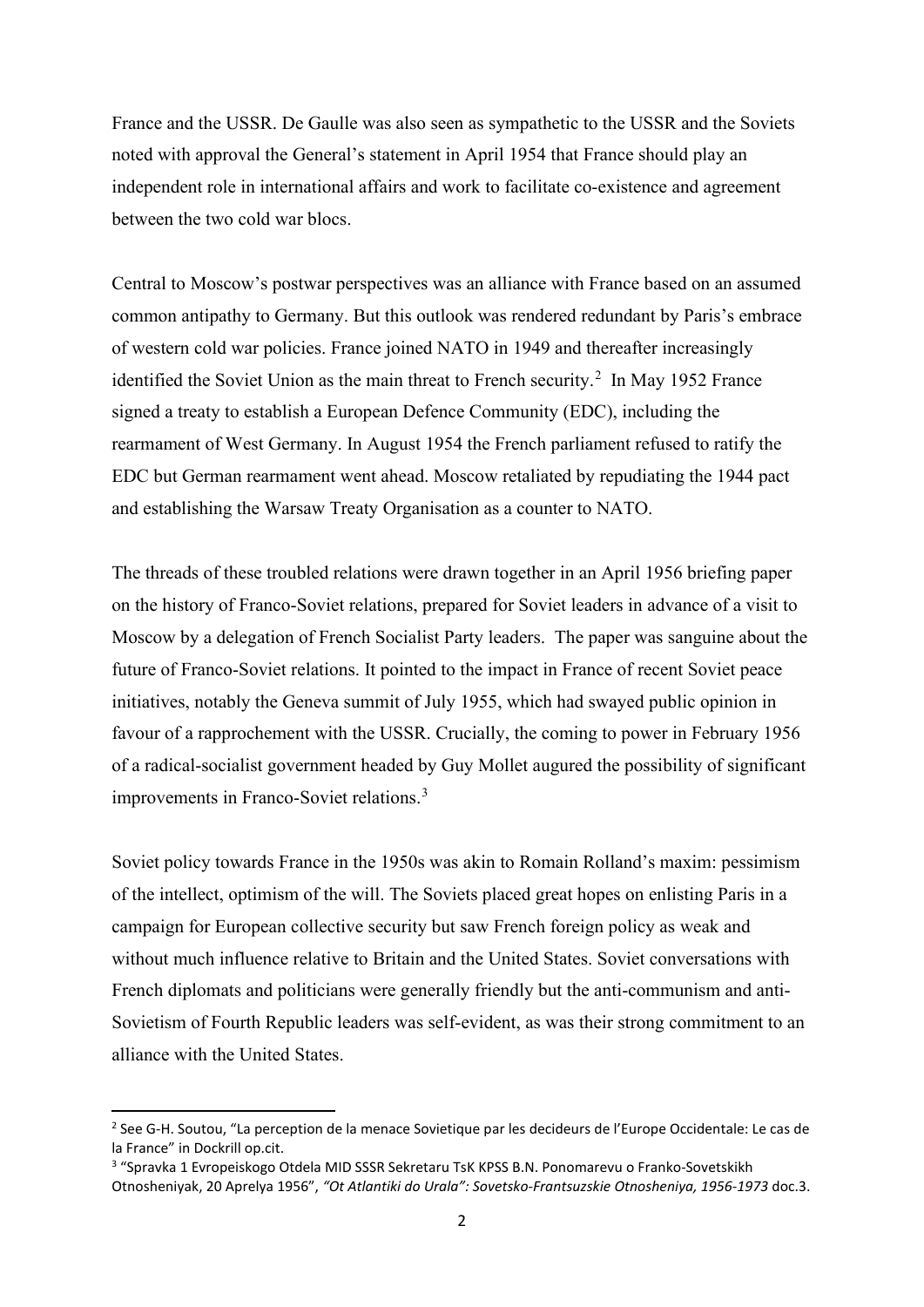Viewed through Moscow's lens, the main obstacle to a Franco-Soviet alliance was a fundamental difference about the solution to the German question. While Moscow wanted to unify Germany as a peaceful and democratic state, the French preferred a divided and weak Germany, or so the Soviets believed. By 1956 French and Soviet policies on the German question had begun to converge. However, this incipient Franco-Soviet détente was blown away by the fallout from the Suez and Hungarian crises.

#### **From the Stalin Notes to European Collective Security**

Soviet policy on the German question was framed by the so-called 'Stalin Notes' of March-April 1952 that proposed a peace treaty for Germany that would unify, neutralise and disarm the country. In response, western states, including France, called for all-German elections to elect a government that would then negotiate a peace treaty. The Soviets were willing to consider elections but with the precondition that a united Germany would remain unarmed and would not join either cold war bloc.<sup>[4](#page-3-0)</sup>

When, in May 1952 the western powers established the EDC, Stalin lost interest in the proposals that bear his name. But Vyacheslav Molotov was the true author of the Stalin notes and when he became foreign minister again after Stalin's death he revived the peace treaty proposal a project he pursued doggedly until he was ousted from office by the new party leader, Nikita Khrushchev.

The French response to the Stalin Notes was, to use Georges-Henri Soutou's word, *méfiance*  $(mistrust)<sup>5</sup>$  $(mistrust)<sup>5</sup>$  $(mistrust)<sup>5</sup>$ . French officials viewed the notes as an attempt to disrupt western military integration and the proposed peace treaty as a device to enhance Soviet influence in Germany. But the French foreign minister, Robert Schuman, with an eye to the attractiveness of the Soviet proposals to German and French public opinion, favoured serious negotiations with the USSR about Germany, including the possibility of its reunification.

<span id="page-3-1"></span><span id="page-3-0"></span><sup>4</sup> On the Stain note: S. Bjornstad, *The Soviet Union and German Rearmament during Stalin's Last Years*, Nowegian Institute for Defence Studies: Oslo 1998; A.M. Filitov, *Germaniya v Sovetskom Vneshnepoliticheskom Planirovanii 1941-1990*, Nauka: Moscow 2010 chap.3; and W. Loth, *Die Sowjetunion und die deutsche Frage*, V & R: Göttingen 2007 chap/6 <sup>5</sup> G. H. Soutou, "La France et les notes sovietiques de 1952 sur L'Allemagne", *Revue d'Allemagne*, vol.20, no,3, July-September 1988.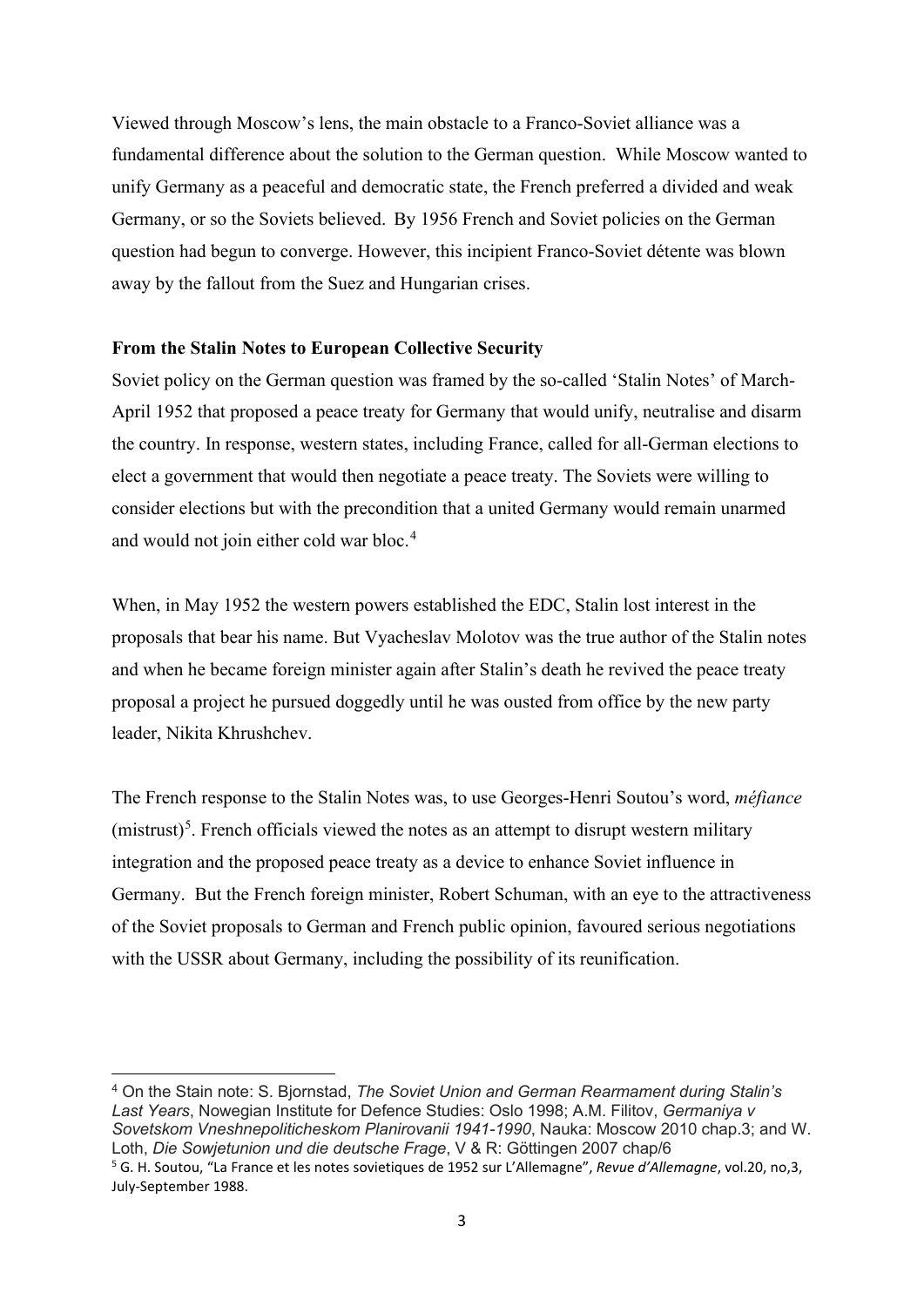Schuman's inclination to negotiate with the Soviets was abandoned when Georges Bidault returned as foreign minister in January 1953. Unlike Schuman, Bidault shared his officials' view that the least bad solution to the German question was the country's continued division. In Bidault's diplomacy the demand for all-German elections became a tactic to preclude serious negotiations with the Soviets. Only when Bidault was replaced by Pierre Mendès France in June 1954 was there a partial return to the idea of real, albeit prudent, negotiations with the USSR.

Moscow's policy on the German question took a new turn when it began to agitate for European collective security. The launch-pad for the campaign was the Berlin conference of the foreign ministers of Britain, France, the Soviet Union and United States in January 1954.

On the eve of the conference Soviet foreign ministry analysts assessed the positions of the western powers and briefed that the official French stance would be no different from that of Britain and the United States. However, Soviet political and diplomatic contacts in France indicated a wide-range of opinion in favour of a more independent foreign policy and for collaboration with the USSR in relation to Germany. In November 1953 Palewski told the Soviet ambassador in Paris, S.A. Vinogradov, that "for the resolution of the German question a rapprochement between France and the USSR was necessary. In this connection our group considers it very important to conclusively settle the question of Germany's border along the Oder-Neisse line and for the four powers to guarantee this frontier." There were also reports from Soviet diplomatic sources that former prime minister - Édouard Daladier - and de Gaulle were hostile to the EDC and in favour of a rapprochement with the USSR.

Bidault, was pro-American, and favoured the EDC as a way of containing Germany, fearing that a united but neutral German state would come under Soviet influence. Bidault favoured participation in the four-power conference in Berlin only to demonstrate that it was not possible to reach agreement with the Soviet Union. Even more hostile to negotiations with the Soviet Union was Deputy Prime Minister, Paul Reynaud, but he also believed a fivepower conference (i.e. including China and the USSR) was necessary to end the war in Indochina.

On the basis of this somewhat contradictory picture the briefing concluded that France was more open to serious discussion with the Soviet Union about the German question than either

4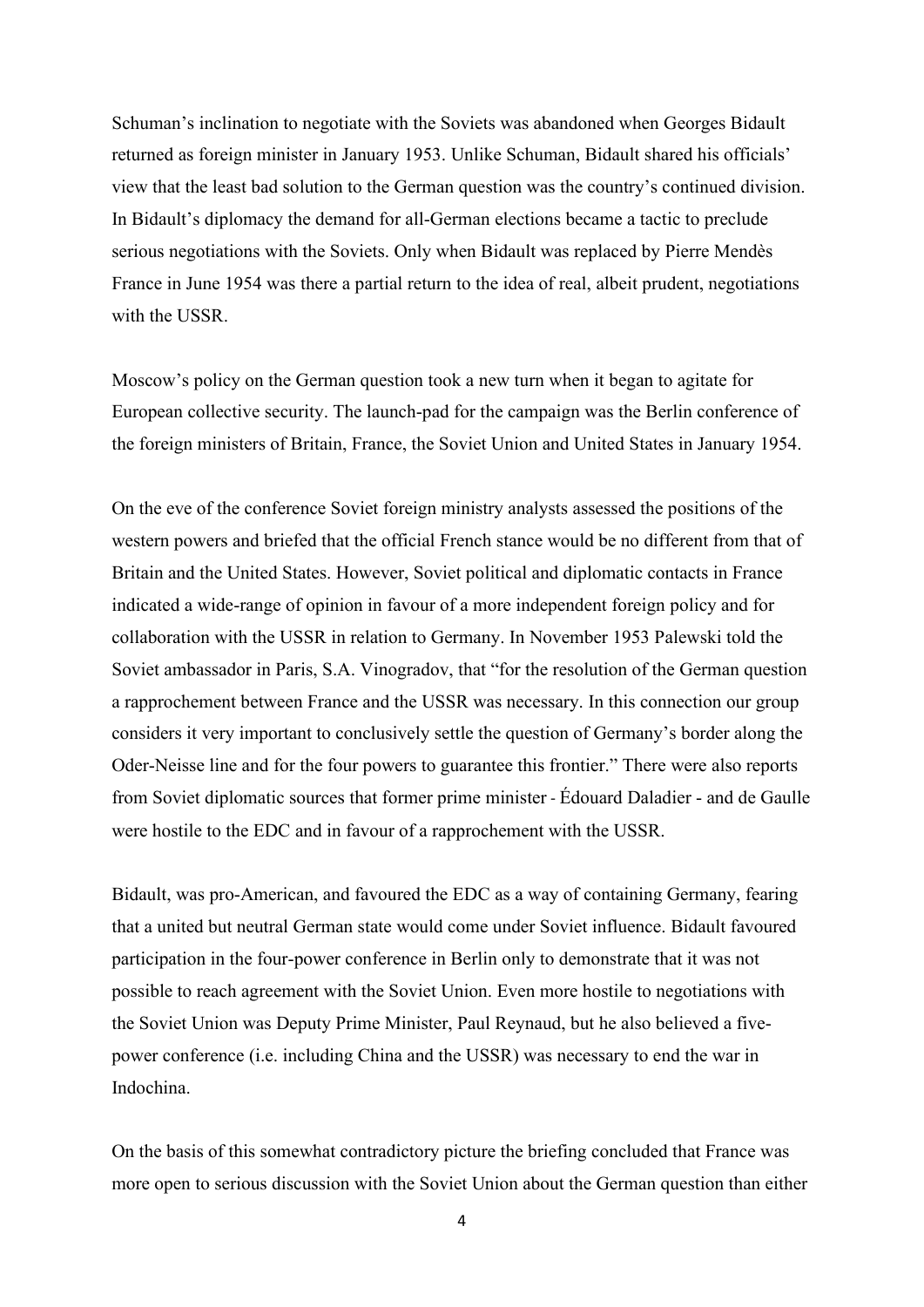Britain or the United States. There was even the possibility of separate Soviet-French negotiations about Germany. [6](#page-5-0)

Soviet proposals on the German question and European collective security were presented to the conference by Molotov. The essence of the Soviet position was that there should be a pan-European collective security agreement guaranteeing mutual assistance against aggression. Under the umbrella of European collective security there could be negotiations for a German peace treaty leading to the reunification of the country as a neutral and pacific state. The western alternative to this proposal, strongly backed by France, was the 'Eden Plan' – named after British Foreign Secretary Anthony Eden - general elections in Germany whose government would then be free to decide its foreign policy – a proposal unacceptable to the Soviets who insisted on advance commitment Germany's disarmament and neutralisation.

Collective security was rejected by the west on grounds that the Soviet proposals were aimed at undermining NATO. Bidault and Eden badgered Molotov about this issue. Indeed, according to Alexei Filitov, it was Bidault "who most furiously attacked his Soviet counterpart".[7](#page-5-1)

The Soviets had anticipated Bidault's question – was the proposed system of pan-European collective security compatible with NATO? Moscow's answer would be that while such a system was incompatible with the EDC, because it would divide Europe into opposing blocs, it was not necessarily incompatible with NATO.<sup>[8](#page-5-2)</sup>

On 17 February Molotov told the conference that European collective security was an alternative to the EDC that "regarding the question of its compatibility with the North Atlantic Pact we are prepared to study this question. Don't forget that in relation to [NATO] there are different views. Eden has more than once emphasised that in his view it has a defensive character. Bidault also spoke about this. The Soviet government has a different

<span id="page-5-0"></span><sup>6</sup> "Pozitsiya Frantsii po Voprosu o Predstoyashchem Soveshchanii Ministrov Inostrannykh Del Chetyrekh Derzhav", Arkhiv Vneshnei Politiki Rossiiskoi Federatsii (AVPRF), F.6, Op.13-g, Pap.65, D.26, Ll.90-116.  $^7$  A. Filitov, "Germany as a European Problem in Soviet and French Views" in G-H. Soutou & E.R. Hivert (eds),

<span id="page-5-1"></span>*L'URSS et l'Europe de 1941 a 1957*, PUPS: Paris 2008 p.328.

<span id="page-5-2"></span><sup>8</sup> AVPRF, F.6, Op.13-g, Pap.65, D.25, Ll.10-11.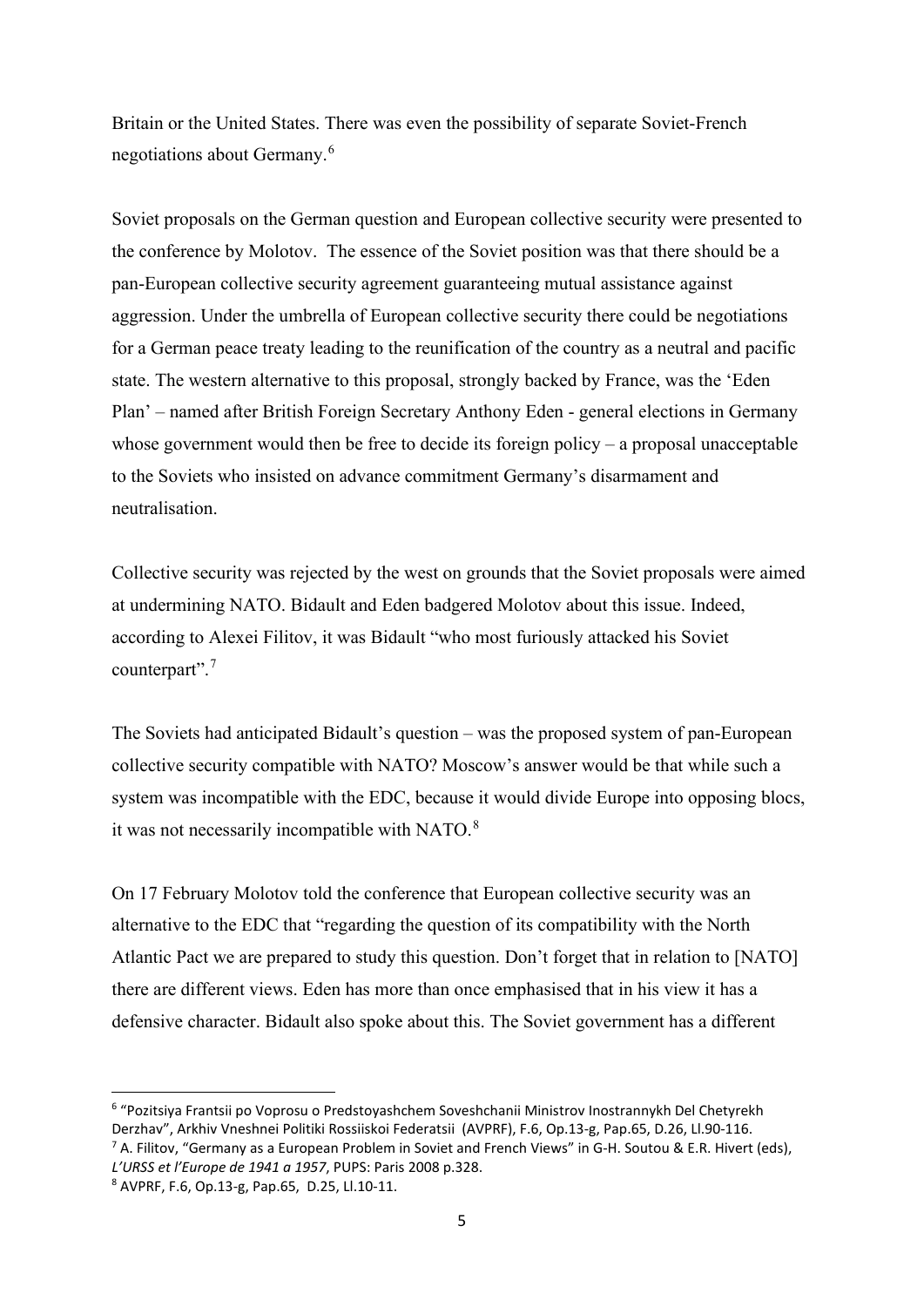estimation… It is not to be excluded that [NATO] could be amended and the differences about the character of the pact eliminated.<sup>[9](#page-6-0)</sup>

While the Soviets were disappointed by western rejection of their proposals they were not surprised, and neither were they disheartened. They were encouraged by reports of a positive public response to their European collective security idea, especially in France. Not long after his return from the conference Molotov wrote to the Soviet leadership:

"According to reports from Soviet embassies and missions and in the foreign press, the Soviet draft of a General European Agreement on Collective Security in Europe has provoked positive responses from quite wide public circles abroad, including such French press organs as *Le Monde*"

Among the opponents of the Soviet proposal, noted Molotov, were those who feared that European collective security was a device to dislodge the United States from Europe. Molotov cited a statement by Palewski to Vinogradov that the Soviet proposal was unacceptable because it excluded the USA. Another argument against the proposal was that it was designed to secure the liquidation of NATO.

To meet these objections Molotov proposed a radical response: Moscow would shelve its objections to American participation in European collective security and would consider the possibility of the Soviet Union joining NATO. Molotov was pessimistic that anything would come of these proposals but he did not exclude the possibility that NATO could change with the USSR becoming a member of the organisation in the context of a wider collective security framework.<sup>[10](#page-6-1)</sup>

The Soviet proposals were published in March 1954 and, as expected, were rejected by the western powers but Moscow's campaign for European collective security continued.

## **The Geneva Conferences**

<span id="page-6-0"></span><sup>9</sup> G. Roberts, *Molotov: Stalin's Cold Warrior*, Potomac Books: Dulles 2012 pp.146-147.

<span id="page-6-1"></span><sup>&</sup>lt;sup>10</sup> See further: "Molotov's Proposal that the USSR Join NATO, March 1954, Cold War International History Project e-Dossier no.27, December 2011 [http://www.wilsoncenter.org/publication/e-dossier-no-27-molotovs](http://www.wilsoncenter.org/publication/e-dossier-no-27-molotovs-proposal-the-ussr-join-nato-march-1954)[proposal-the-ussr-join-nato-march-1954.](http://www.wilsoncenter.org/publication/e-dossier-no-27-molotovs-proposal-the-ussr-join-nato-march-1954)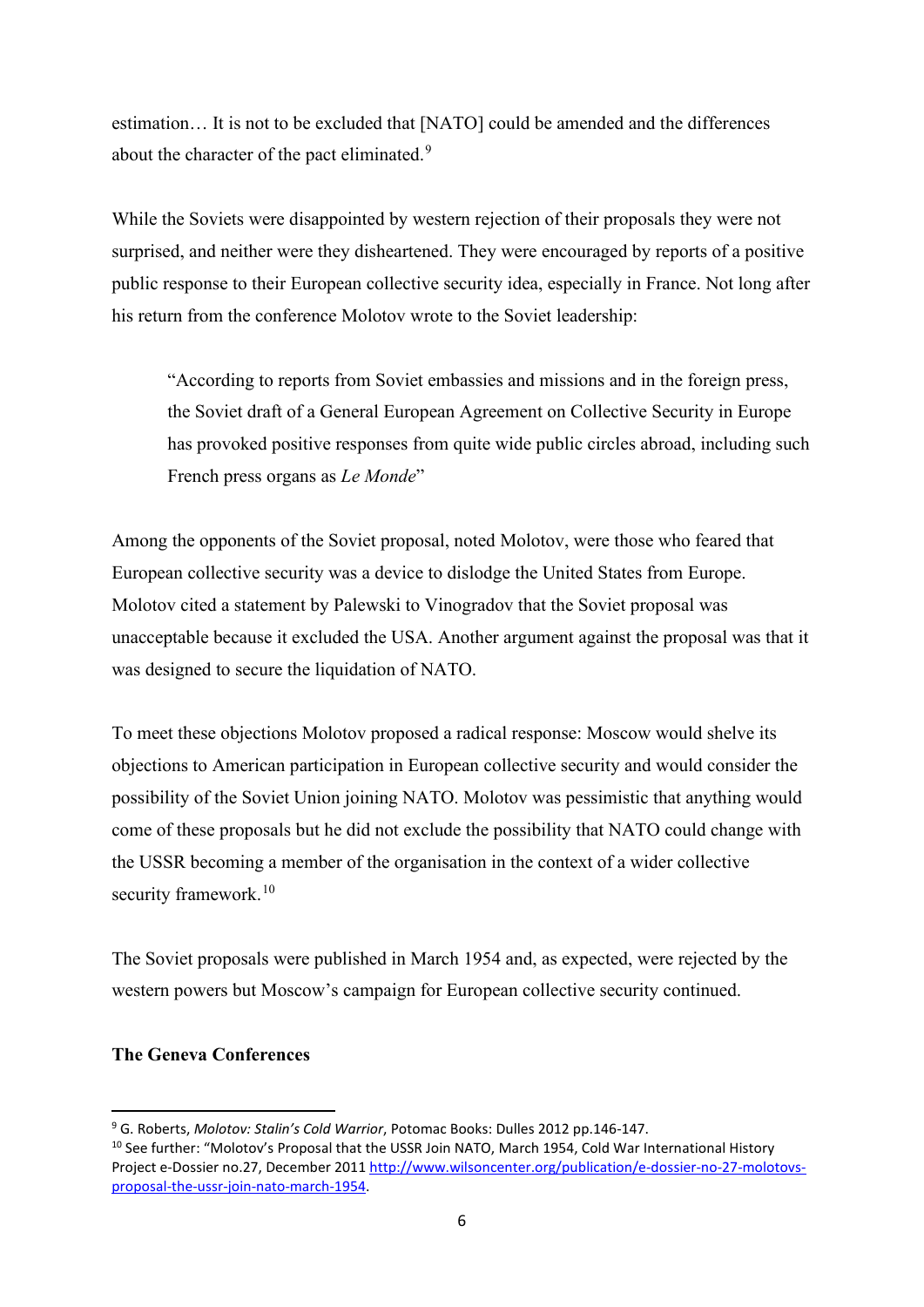After the Berlin conference the main topic of Franco-Soviet diplomatic conversations was Indochina. It had been agreed in Berlin to convene an international conference on Indochina and Korea. This internationalising of discussions on the war in Indochina was a significant success for French diplomacy. Paris strove to involve Moscow in extricating France from its military quagmire in Vietnam and the Soviets were happy to oblige, calculating that by playing a constructive role they would enhance the prospects for Franco-Soviet détente and collaboration on European problems.<sup>[11](#page-7-0)</sup>

At the conference in Geneva (May-July 1954) France was initially represented by Bidault but following a governmental crisis in June 1954 Pierre Mendès France became Prime Minister and Foreign Minister. By the end of the third week of July there was agreement on peace in Indochina.[12](#page-7-1) The Americans suspected that Molotov and Mendès France had concocted a deal for the French to sabotage the EDC in return for Soviet help in resolving the Indochina conflict. But this supposition is not supported by either the French or Soviet diplomatic records.[13](#page-7-2)

At the end of the conference, on 21 July, Molotov and Mendès France did have a long conversation about the German question and European security but there was little agreement between the two men.

The French record of the meeting states that the conversation began at Molotov's suggestion.<sup>[14](#page-7-3)</sup> According to the Soviet report, however, the discussion began with a declaration by Mendès France that now peace in Indochina had been achieved it was time to move to other questions. Molotov agreed and said that a rapprochement between French and Soviet views on European security and the German question was vital. When Mendès France interjected that other countries had an interest in these matters and that many ideas needed to be considered, Molotov responded that France and the USSR were especially interested in the

<span id="page-7-0"></span><sup>&</sup>lt;sup>11</sup> On Soviet preparation for Geneva see E.O. Obichkina, "SSSR v Uregulirovanii Indokitaiskogo Konflikta (1954 god)" inM.M. Narinsky & M. Vais (eds), *Sovetskii Souz, Frantsiya i Mezhdunarodnye Krizisy Pyatidesyatykh Godov XX Veka*, MGIMO: Moscow 2005.

<span id="page-7-1"></span><sup>12</sup> On Geneva: I.V. Gaiduk, *Confronting Vietnam: Soviet Policy towards the Indochina Conflict, 1954-1963*, Woodrow Wilson Center Press: Washington DC 2003 and M. Olsen, *Soviet-Vietnam Relations and the Role of China, 1949-1964*, Routledge: London 2006.

<span id="page-7-3"></span><span id="page-7-2"></span><sup>&</sup>lt;sup>13</sup> See K.C. Statler, "Alliance Politics after Stalin's Death: Franco-American Conflict in Europe and in Asia" in K. Larres & K. Osgood (eds), *The Cold War after Stalin's Death*, Rowman & Littlefield: Lanham, MD 2006. <sup>14</sup> *Entretiens des Ministère des Affaires étrangères concernant Les Problèmes Européens et échanges de messages ( Juin 1954-Janvier 1955)*, Ministère des Affaires étrangères: Paris 1955 p.27.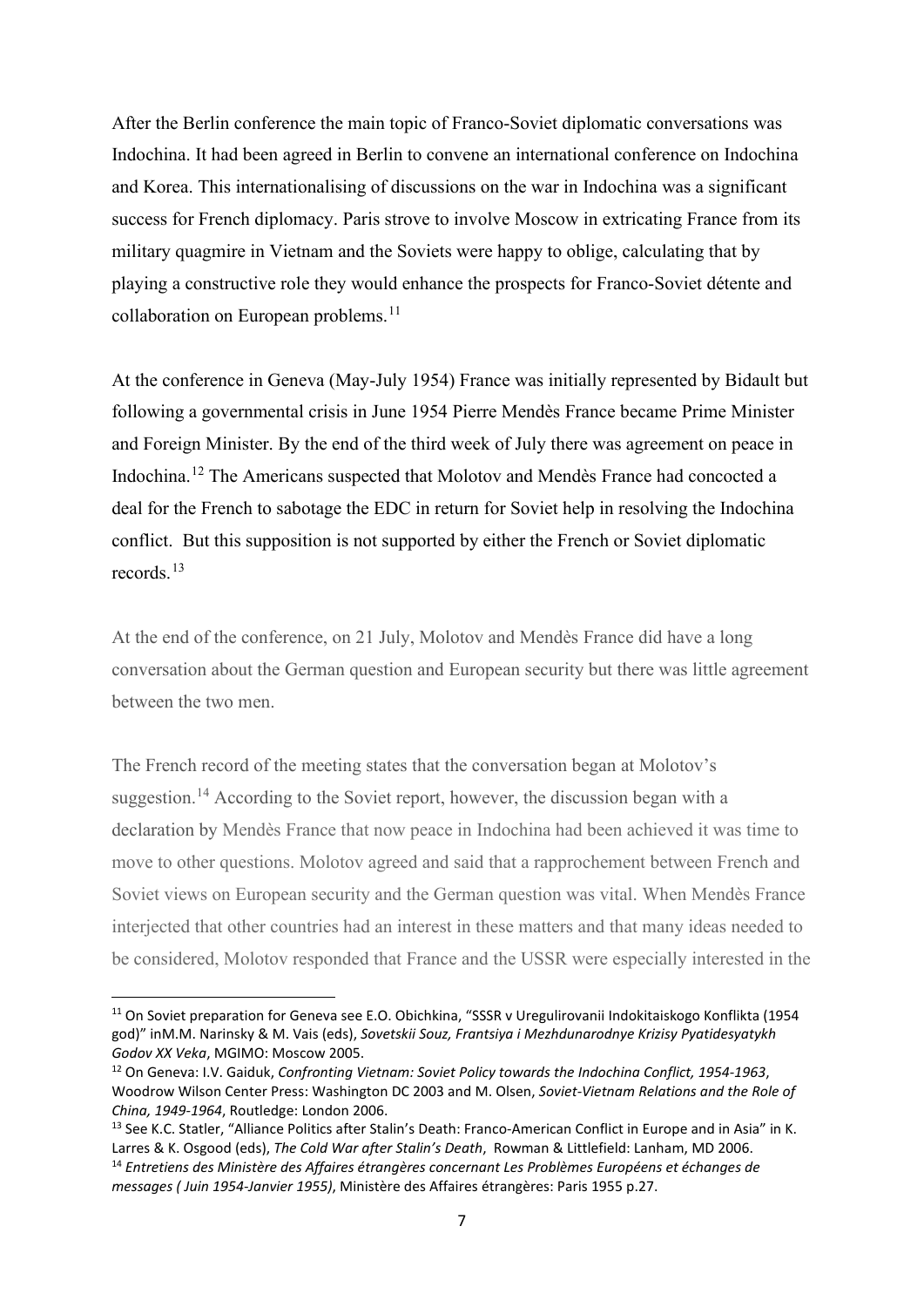German question. Anglo-American proposals on Germany represented a serious threat to security in Europe, argued Molotov, and the division of the country would strengthen reactionary forces in West Germany. Molotov urged Mendès France to adopt a more independent foreign policy and asserted that a convergence in French and Soviet positions on the German question could prevent Germany's rearmament.

Mendès France replied that France was not a free agent. The British and Americans were intent on German rearmament and he urged Molotov to put forward "a new constructive proposal that would provide a basis for optimism on the part of the western powers." France was "in a difficult position" Mendès France told Molotov. "Of course France was independent but there was a reality to consider when taking decisions. It had to take into account the position of America and England on the German question." Molotov appreciated France's complex position but reiterated that France faced a choice: whether or not to act in the interests of peace.

During the conversation Mendès France suggested the USSR should launch a new initiative on nuclear disarmament and pointed out the importance of this question to French public opinion. But Molotov felt the more important issue was European collective security.[15](#page-8-0)

Molotov's conservation with Mendès France was typical of the robust exchanges between French and Soviet officials about European security and the German question, "Le premier secretaire du parti emplooie un language direct" (the First Secretary of the party uses a direct language), reported the French ambassador, Louis Joxe, after a bruising encounter with Khrushchev at a reception in Moscow in November 1954, "il n'est pas precisement brutal, il est rude" (it is not exactly brutal but it is rough). Khrushchev berated Joxe about the recently signed London-Paris agreements on the direct admission of West Germany into NATO, demanding to know against what threat the FRG was being rearmed. But the conversation

<span id="page-8-0"></span><sup>15</sup> "Priem Predsedatelya Soveta Ministrov Frantsii Mendes-Fransa, 21 Iula 1954 goda", AVPRF, F.6 , Op.13a, Pap.25, D8, Ll.121-130. The French report is broadly similar. Mendès France later claimed he raised the Austrian question with Molotov, thus initiating the process leading to the Austrian State Treaty, but neither the Soviet nor the French reports mentions this. See further: T. Angerer," Re-launching East-West Negotiations while Deciding West German Rearmament: France, the Paris Treaties and the Austrian State Treaty" in G. Mueller, G. Stourzh, A, Suppan (eds) *Der österreichische Staatsvertrag 1955: Internationale Strategie, rechtliche Relevanz, nationale Identität: The Austrian State Treaty: International Strategy, Legal Relevance, National Identity*, ÖAW: Vienna 2005.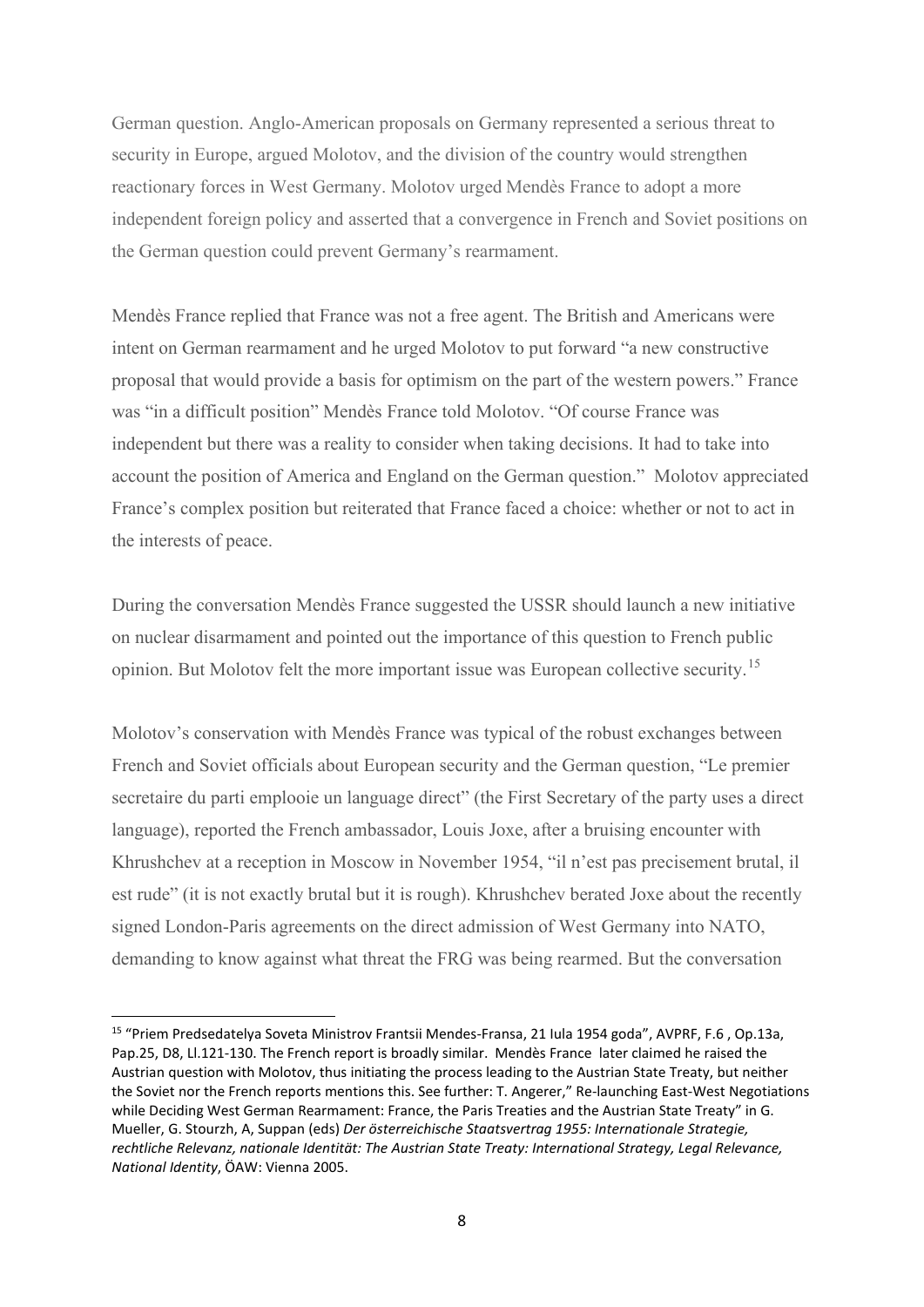concluded on a more diplomatic note: "together we Russians and French could do a lot for peace" Khrushchev told Joxe.[16](#page-9-0)

While it is unlikely that Molotov derived much hope from his conversation with Mendès France, the success of the Geneva conference did provide an opening for the Soviet collective security campaign. On 24 July1954 the Soviets published a diplomatic note proposing an agreement on economic and political cooperation in Europe and the convening of an international conference to discuss collective security.<sup>[17](#page-9-1)</sup>

The National Assembly's rejection of the EDC plan by a large majority on 30 August 1954 was a considerable boost to the Soviet diplomatic campaign and Moscow welcomed "the collapse of this projected military bloc" and reiterated its proposals for European collective security and the reunification of Germany as a peaceful and democratic state.<sup>[18](#page-9-2)</sup>

What the Soviets did not anticipate was the London-Paris agreements. In a briefing the foreign ministry informed the Soviet leadership that this was a worse outcome for Moscow than the EDC plan. Under the agreements the FRG would enter NATO as an equal member and would have much more control over its rearmament than it would have done within the EDC, including in relation to atomic weapons research. In negotiations with the British and Americans the French had tried, but failed, to place controls on German rearmament. The result was that France had received "no serious guarantees against a revival of German aggression."<sup>[19](#page-9-3)</sup>

This ominous development coincided with the  $10<sup>th</sup>$  anniversary of the Franco-Soviet pact. Moscow used the anniversary to celebrate the treaty and to attack the London-Paris agreements as incompatible with its mutual assistance obligations. This was the start of what Joxe described as a violent propaganda campaign.<sup>[20](#page-9-4)</sup>

<span id="page-9-0"></span><sup>16</sup> *Documents Diplomatiques Français* (herafter DDF) *1954* (21 Juillet-31 Decembre), Ministère des Affaires étrangères: Paris 1987 pp.671-672.

<span id="page-9-1"></span><sup>17</sup> New Times no.31 (1954), pp.4-8.

<span id="page-9-2"></span><sup>18</sup> Ibid no.37 pp.2-5,

<span id="page-9-3"></span><sup>19</sup> "Londonskie i Parizhskie Soglasheniya Zapadnykh Derzhav i Sopostavlenie Plana Sozdaniya "Zapadnoevropeiskogo Souza" s Planon Sozdania "Evropeiskogo Oboronitel'nogo Soobshchestva", 29 October 1954, Rossiiskii Gosudarstvennyi Arkhiv Noveishei Istorii (RGANI), F.5, Op.30, D.69, Ll.147-166.

<span id="page-9-4"></span><sup>20</sup> DDF *1954* op.cit pp.891-894, , 932-933, 940-941.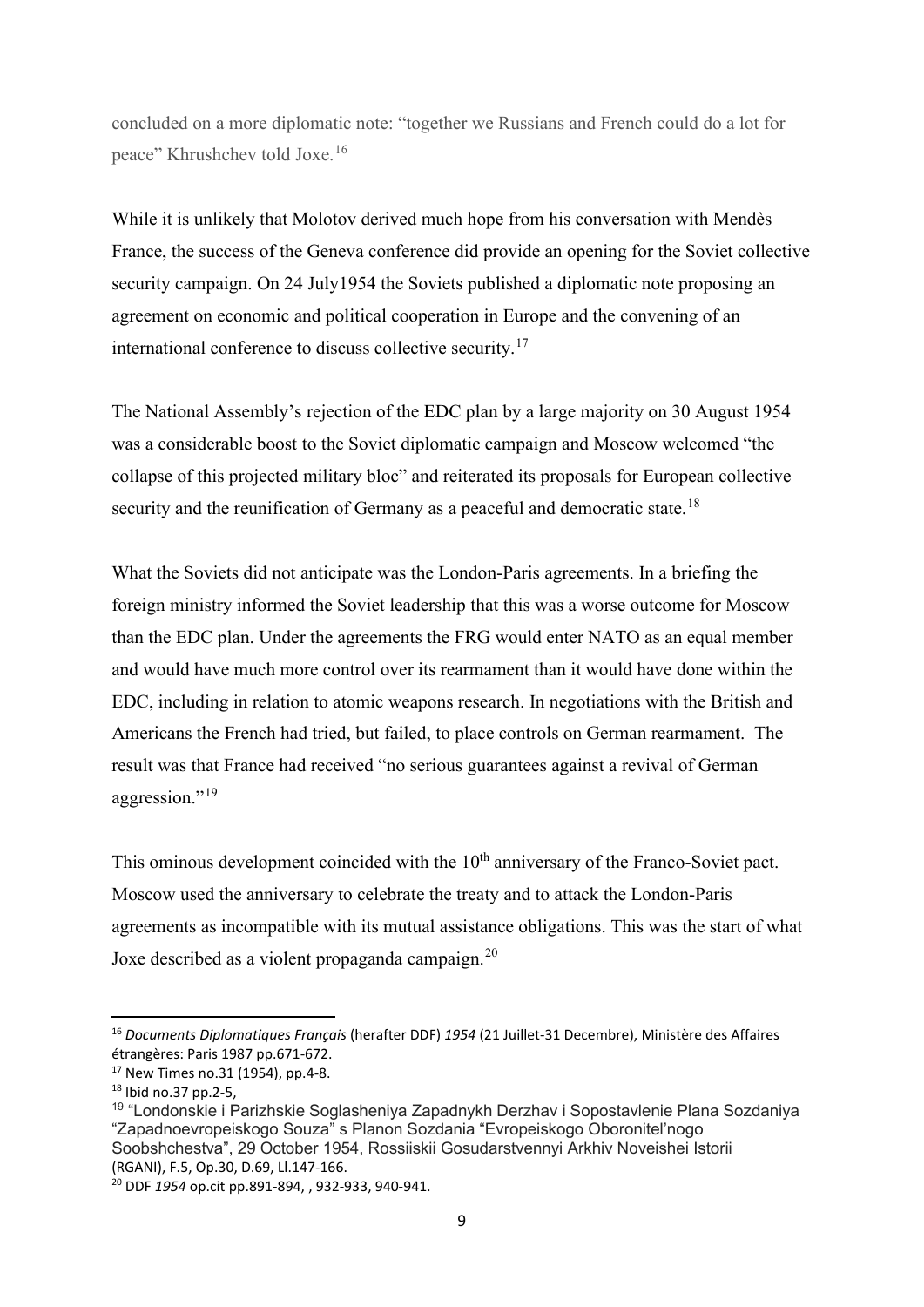At a public meeting in Moscow on 10 December Ehrenburg was greeted with stormy applause when he said: "France must now make her choice. The pen that ratified the Paris agreements will strike out the Franco-Soviet treaty. Every French man must know: either alliance with the Soviet Union against the resurgence of German militarism or alliance with the German militarists."[21](#page-10-0) On 16 December the USSR issued a note to France stating that ratification of the London-Paris agreements would render the Franco-Soviet pact "null and void". $^{22}$  $^{22}$  $^{22}$ 

The process of ratifying the London-Paris agreements was completed on 5 May 1955. That same day Joxe met the Soviet premier, Nikolai Bulganin. His mission was to assure the Soviets the agreements were defensive and that France wanted to maintain friendly relations with the USSR. "The London-Paris agreements have opened the path to war and revanchism", Bulganin told Joxe. While Bulganin was unimpressed by Joxe's argument that West Germany's admission to NATO was a means to control German rearmament, he was more receptive to the idea there should be a four-power summit.<sup>[23](#page-10-2)</sup>

In the Soviet mind the London-Paris agreements were linked to another series of threatening developments: the Schuman Plan, the establishment of the European Coal and Steel Community (ECSC) and the ongoing process of European economic integration. Moscow did not view European integration benignly. The ECSC, for example, was seen as a device to facilitate the revival of Germany's industrial power as the basis for its rearmament. In France were to be found many prominent proponents of European federalism –advocates of an integrated West European political, economic and military bloc that Moscow saw as directed against the USSR. [24](#page-10-3)

<span id="page-10-0"></span><sup>21</sup> "Meeting of Representatives of the Soviet Public, Moscow, December 10, 1954", *New Times*, no.50, December 1954 pp.5-22.

<span id="page-10-1"></span><sup>22</sup> Ibid. no.51, December 1954 pp.2-4.

<span id="page-10-3"></span><span id="page-10-2"></span><sup>&</sup>lt;sup>23</sup> "Priem N.A. Bulganinym Frantsuzskogo Posla Lui Zhoksa 5 Maya 1955g", RGANI, F.5, Op.30, D.116, Ll53-60. <sup>24</sup> "Spravka o Evropeiskom Ob'edinenii Uglya i Stali ("Plan Shymana)", 20 January 1955; "Spravka o Planakh "Ob'edineniya Evropy", 20 January 1955; "Spravka ob Organizatsii Evropeiskogo Ekonomicheskogo Sotrudnichestva", 7 February 1955 RGANI, F.5, Op.30, D.114, Ll.1-38, 42-65, 115-137. See further: M.A. Lipkin, *Sovetskii Souz i Evropeiskaya Integratsiya*, RAN/IVI: Moscow 2011 and the work of Marie-Pierre Rey: "L'Europe occidentale et les décideurs soviétiques entre 1953 et 1955, perceptions et pratiques diplomatiques", in Soutou & Hivert op.cit and «Le retour à l'Europe ? Les décideurs soviétiques face à l'intégration ouesteuropéenne, 1957-1991 », *Journal of European Integration History*, 2005, volume n°11, n°1.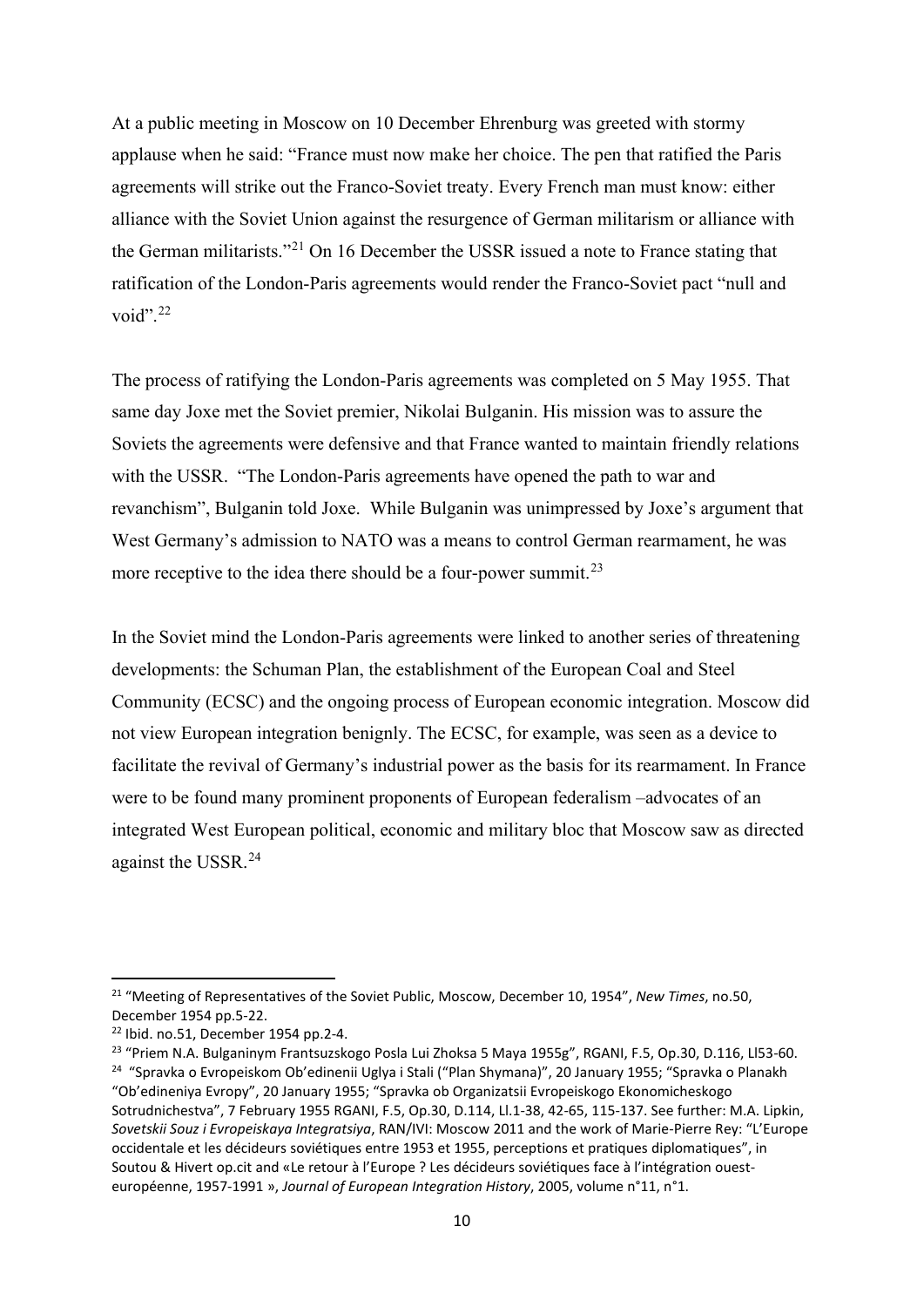In 1955 Soviet policy turned towards creating a defensive glacis to counter the threat of a rearmed West Germany integrated into the western military bloc. When the Bonn parliament ratified the London-Paris agreements on West Germany's admission to NATO the Soviet Union and its communist allies met in the Polish capital and signed the collective security agreement that was the basis for the Warsaw Treaty Organisation.

Not long after the signature of the Warsaw Pact, the Soviets agreed with the western powers to convene a summit of heads of state in Geneva. The first item on the Soviet agenda for the meeting was European collective security.

In the diplomatic sphere the Soviet campaign for European collective security had been on the back foot since the London-Paris agreements. But politically the Soviet Union approached the Geneva summit in a far stronger position. By the middle of 1955 a plurality of western public opinion supported collective security arrangements in Europe while only a small minority favoured the retention of NATO. An analysis of public opinion polling data from several West European countries, including France, prepared for the Eisenhower administration concluded that the results "raise disquieting doubts about the future of NATO….NATO, in fact, appears highly vulnerable from the opinion point of view…. At the least, it appears the people of Western Europe are now willing to consider security arrangements alternative to NATO."[25](#page-11-0)

The Soviet peace campaign also reached its peak in mid-1955. The World Assembly for Peace in Helsinki at the end of June was the most diverse and broadly based of all the WPCs international gatherings. The Helsinki Appeal called for international differences to be resolved by discussion and negotiation. In August, on the  $10<sup>th</sup>$  anniversary of the atomic bombing of Hiroshima, the WPC organized a petition calling for the prohibition of weapons of mass destruction that secured an astonishing 665,963,811 signatures, including one-third of Japan's population. [26](#page-11-1)

In its pre-Geneva briefing for the Soviet leadership the foreign ministry noted a strong tendency in French foreign policy toward an agreement with the USSR about Germany,

<span id="page-11-0"></span><sup>&</sup>lt;sup>25</sup> Eisenhower Papers, A. Whitman File, International Meetings Series, Box 2, Geneva Conference 1955 (4), Eisenhower Library, Abilene, Kansas.

<span id="page-11-1"></span><sup>26</sup> G. Roberts, "Averting Armageddon: The Communist Peace Movement 1948-1956" in S. Smith (ed), *The Oxford Handbook of the History Communism*, Oxford University Press: Oxford 2014.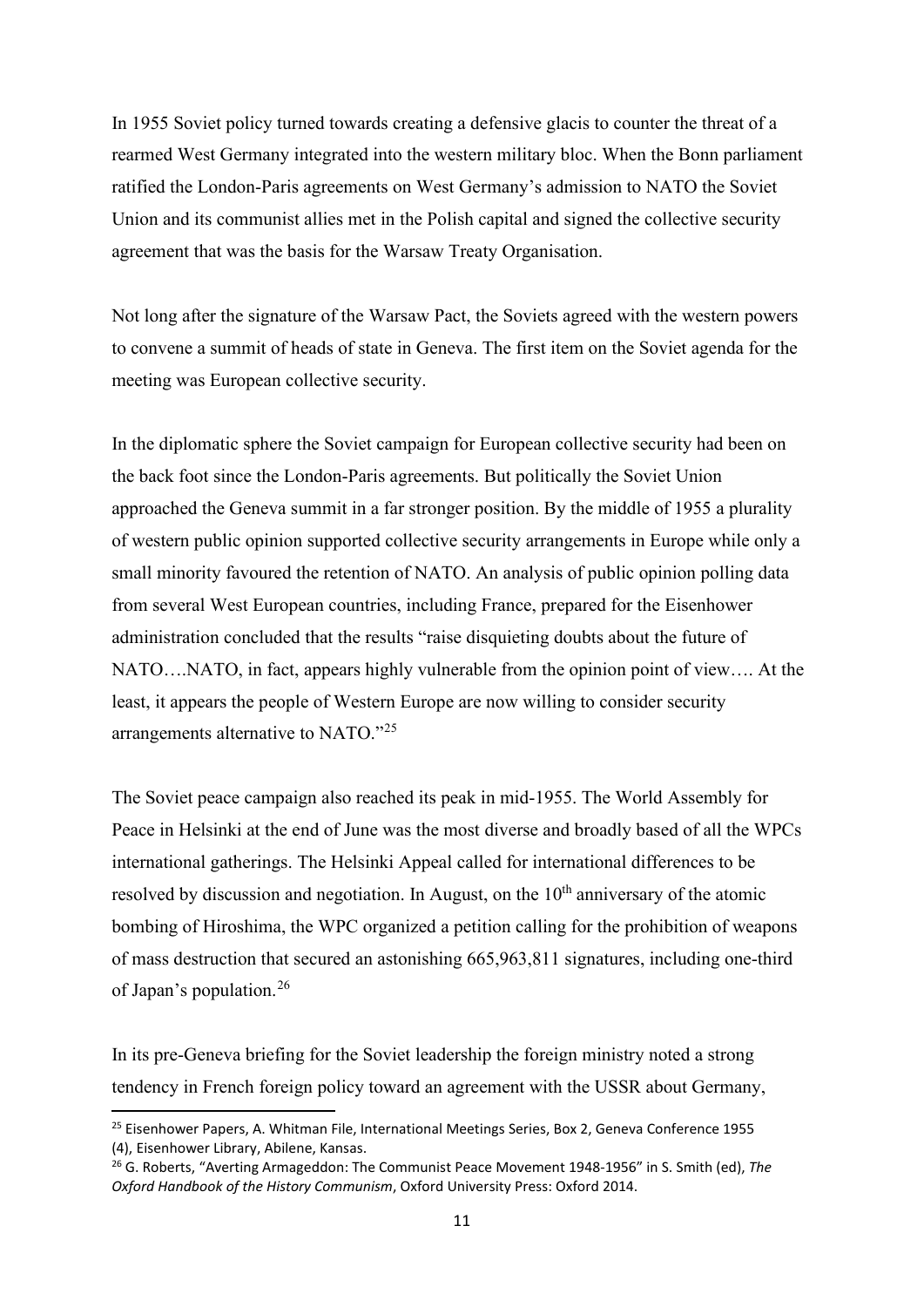together with a deal on collective security. However, the French did not really want a united Germany, argued the briefing; they preferred some kind of federal solution that would keep the country divided.  $27$  As it happened, similar sentiments had been expressed by French peace activists at the Helsinki Assembly who were not convinced that a united Germany was a good solution from the point of view of European security.

The directive to the Soviet delegation to the summit summarised Moscow's policy towards France: the USSR wanted to maintain and improve good relations with France but did not intend to damage France's relations with other countries. Moscow was prepared to replace the Franco-Soviet pact with a new agreement and would refrain from doing anything that would add to France's difficulties in North Africa.<sup>[28](#page-12-1)</sup>

Another paper sent to the Soviet leadership around the same time dealt with French difficulties in North Africa and their likely impact on France's policy at the Geneva summit. Just as the crisis in Indochina had weakened the French position at the Berlin foreign ministers conference, so France's colonial problems in Algeria, Morocco and Tunisia would undermine its influence at Geneva. These problems were also weakening the French position within the western bloc, especially since Paris was transferring French troops from Europe to North Africa. Internal political divisions within France were deepening and France's economic and strategic dependence on the United States was growing. The paper concluded that the French might seek Soviet help in resolving their problems in North Africa, the implication being that in those circumstances France might be more co-operative in relation to other matters.[29](#page-12-2)

Very little of a concrete character resulted from the Geneva summit, except for an agreement to hold a foreign ministers' conference in the same venue. But the political atmosphere was good and there was much talk in the press about the "spirit of Geneva" – the hope the summit would lead to a prolonged Soviet-Western détente. Expectations were high that there could be a Soviet-Western agreement on the German question and European collective security.

<span id="page-12-0"></span><sup>&</sup>lt;sup>27</sup> "O Vozmozhnykh Pozitsiyakh Zapadnykh Derzhav po Osnovnym Mezhdunarodnym Voprosam na Predstoyashchem Soveshchanii Glav Pravitel'stv Chetyrekh Derzhav", 7 July 1955, Fond 89: The Soviet Communist Party of Trial, F.89, Op.7, D.7, Ll.79-84

<span id="page-12-1"></span><sup>&</sup>lt;sup>28</sup> "Drektivy dlya Delegatsii SSSR na Soveshchanii Glav Pravutel'stv Chetyrekh Derzhav", AVPRF F.6, Op.14, Pap.3, D.43, Ll.155-156.

<span id="page-12-2"></span><sup>29</sup> "Obostrenie Polozheniya vo Frantsyzkoi Severnoi Afrike i Vliyanie etogo Faktora na Vneshnepoliticheskii Kurs Frantsii pered Soveshchaniem Chetyrekh Derzhav", 28 June 1955, RGANI, F.5, Op.20, D.337, Ll.68-90.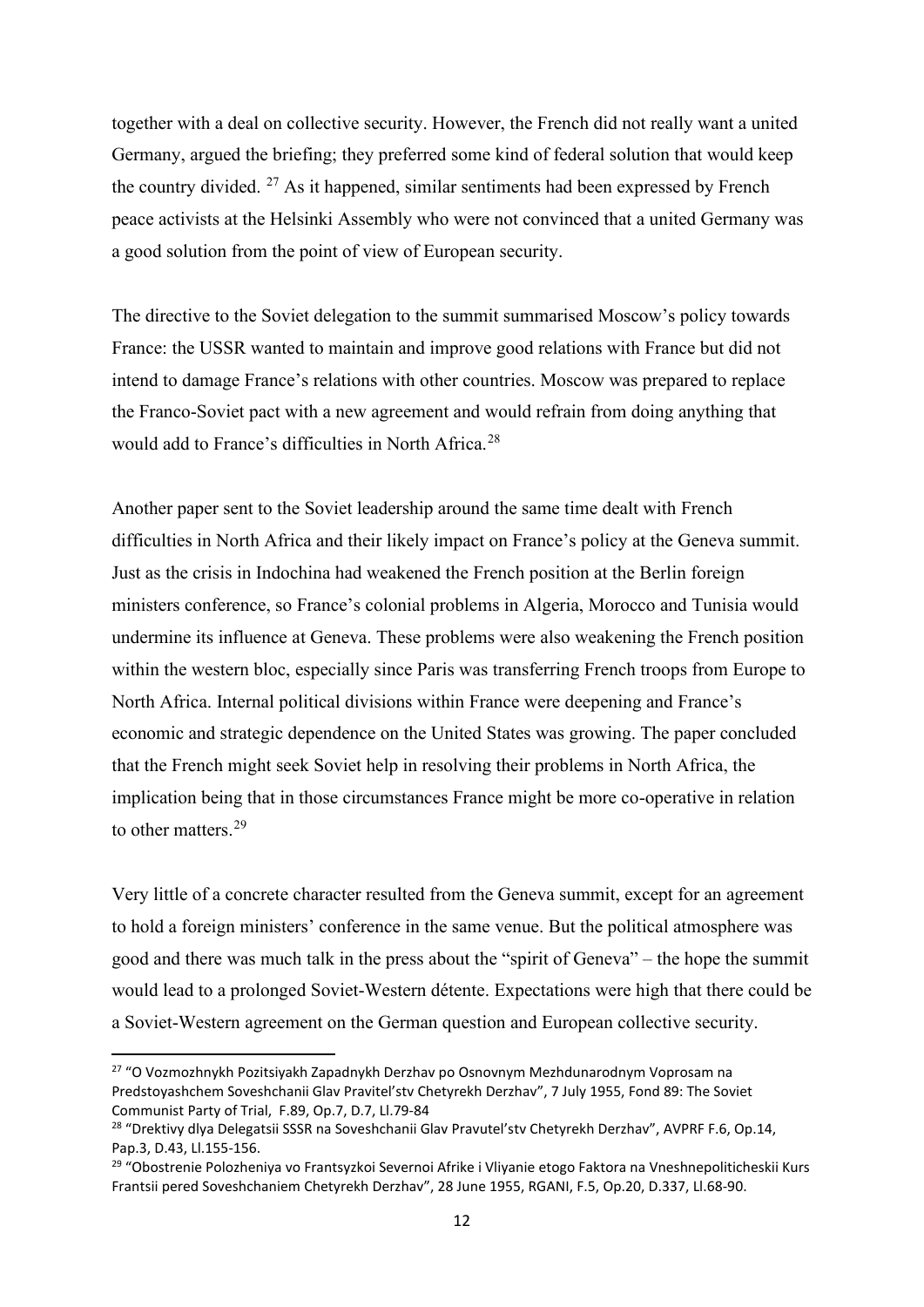In its pre-conference briefing on the Geneva foreign ministers' meeting the Soviet analysts noted that while the western powers were united on Germany, there were divisions in relation to collective security, with Britain, and especially France, more inclined than the United States to seek an agreement with the USSR. The French were expected to propose guarantees that would make the London-Paris agreements non-threatening towards the USSR, such as the inclusion of a united Germany in a pan-European collective security organisation. However, according to the Soviet analysts, the French did not really want a united Germany, France's official position notwithstanding. They preferred an agreement between the Soviet Union and West Germany as the basis for a modus vivendi in Europe that would include restrictions on the armed forces of the two German states.<sup>[30](#page-13-0)</sup>

The Soviets approached the Geneva conference of November-December 1955 confident their proposals on Germany and European collective security would make some headway. To reach agreement they were prepared to compromise, including allowing a long transition to a full-blown system of European collective security. These expectations were met when the western powers presented proposals for a European Security Pact which, in effect, guaranteed the Soviets against a NATO attack. But this offer was linked to implementation of the Eden Plan i.e. all-German elections leading to a united Germany that was then expected to remain in NATO.

Halfway through the conference Molotov hosted a friendly and relaxed dinner for the French delegation. Towards the end of the evening the talk turned to politics. When Foreign Minister Pinay said there could be no stability in Europe while Germany remained divided it provoked a tirade from Molotov against Germany in general and the Federal Republic in particular. Do you really think you can keep the Germans in your bloc if they want to leave it? Do you really believe they won't try to dominate the alliance for their own purposes? We don't want a Germany governed by the Junkers. If the Germans ever decide to go to war again it would be a fight to the finish and we can't accept guarantees from a military grouping that includes Germany. Molotov insisted that the division of Germany would take time to overcome and required a gradual rapprochement of the two German states. He was, he stressed, a supporter

<span id="page-13-0"></span><sup>&</sup>lt;sup>30</sup> "O Vozmozhnykh Pozitsiyakh Trekh Zapadnykh Derzhav po Germanskomu Voprosu i Voprosu o Bezopasnosti v Evrope na Predstoyashchim Ministrov Inostrannykh Del SSSR, SShA, Anglii i Frantsii v Zheneve", 17 October 1955, RGANI, F.5, Op.30, D.114, Ll.191-217.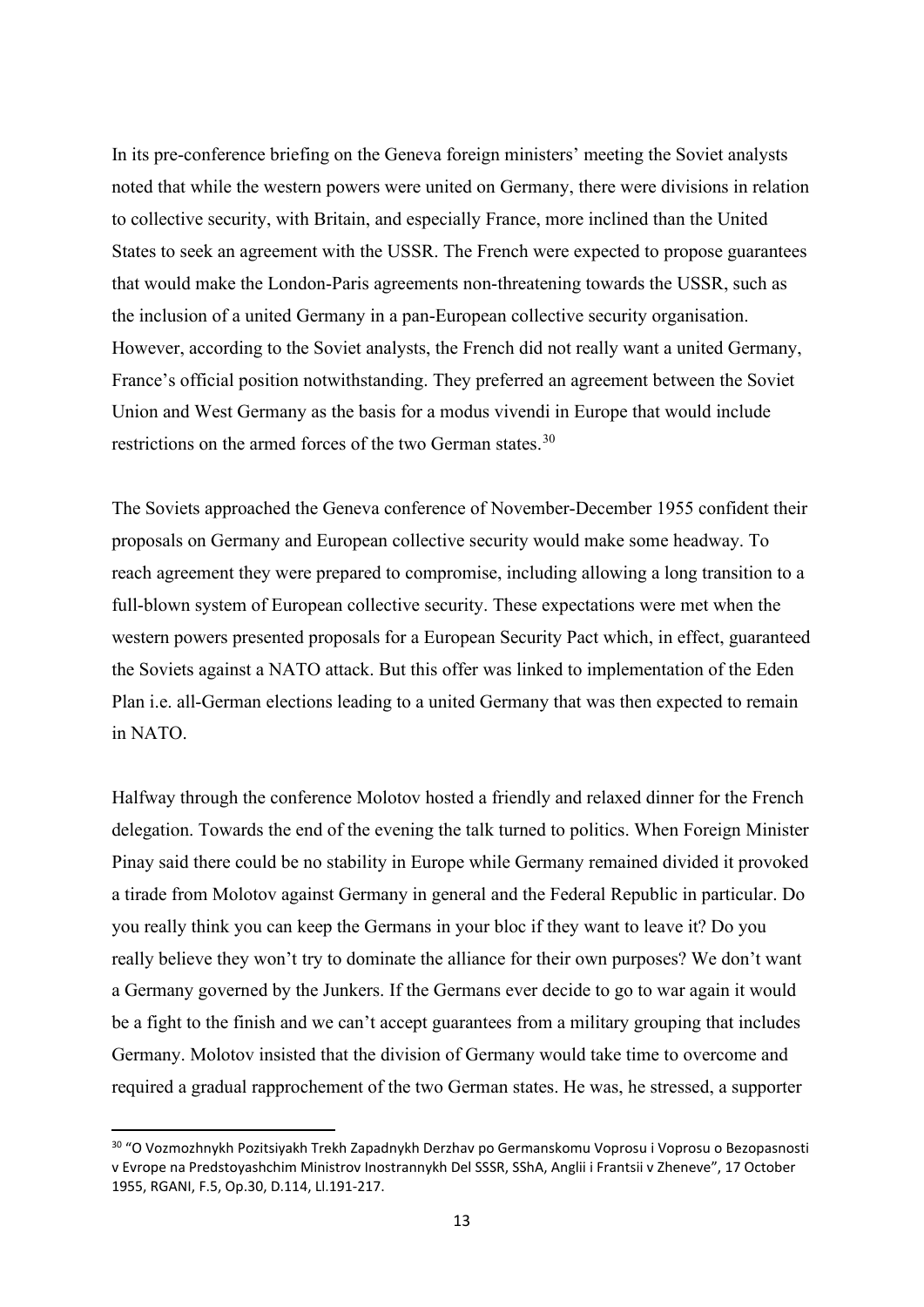of elections in Germany but they could not be held in the immediate future. In response Pinay said that France shared Soviet preoccupations but the division of Germany was the principal cause of insecurity in Europe. [31](#page-14-0)

Shortly after the meeting Molotov returned to Moscow to try to persuade the Soviet leadership to accept western proposals for all-German elections as a basis for negotiation. He was overruled by Khrushchev, who shared the French preference for a divided Germany, as long as the Soviet Union kept control of communist East Germany.

When Molotov returned to Berlin he gave a speech that closed the door to elections and hence to an agreed settlement of the German question. With the Soviets now insisting on the de-linkage of European collective security and the German question (previously they had insisted the two were inextricably linked) the Geneva conference closed without agreement.<sup>[32](#page-14-1)</sup>

Khrushchev's rejection of Molotov's policy on the German question signified that Moscow now accepted that two Germanys were better than one. Because the Soviet Union possessed nuclear weapons, Khrushchev was more sanguine than Molotov about German revanchism, but West Germany's potential military power threat to the Soviet Union could not be ignored. The campaign for European collective security continued, as did Soviet efforts to woo the French.

## **The Franco-Soviet Mini-Détente of mid-1956**

Even after the failure of the foreign ministers' conference and the dissipation of the spirit of Geneva, the Soviets remained optimistic about the future. A foreign ministry briefing paper of January 1956 emphasised the continuing popularity of Soviet proposals for collective security, especially in France.<sup>[33](#page-14-2)</sup>

The outlook was particularly bright when it came to Franco-Soviet relations. The combative Joxe had been succeeded by Maurice Dejean in December 1955. While Dejean had "une

<span id="page-14-1"></span><span id="page-14-0"></span><sup>31</sup> *Documents Diplomatiques Français 1955*, Ministère des Affaires étrangères: Paris 1988 pp.779-781. <sup>32</sup> See G. Roberts, *A Chance for Peace? The Soviet Campaign to End the Cold War, 1953-1955*, Cold War International History Project Working Paper No.57, December 2008 pp.55-59.

<span id="page-14-2"></span><sup>&</sup>lt;sup>33</sup> "Vyskazyvaniya v Politicheskikh Krugakh Zapadnykh Stran o Putyakh Resheniya Problemy Evropeiskoi Bezopasnosti posle Zhenevskogo Soveshchaniya Ministrov Inostrannykh Del", 31 January 1956, RGANI F5, Op.20, D384, Ll.255-268.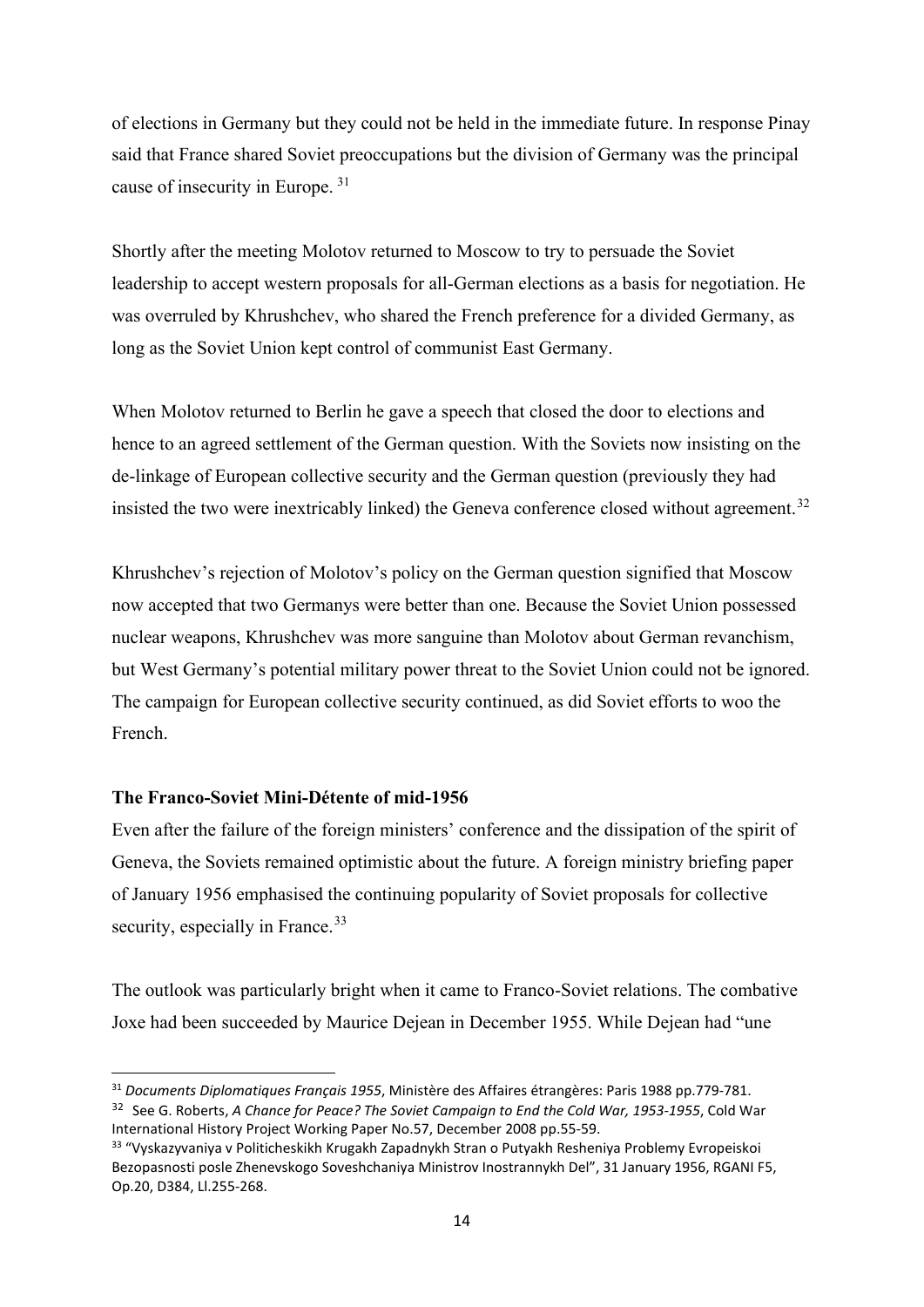attitude méfiante" towards the USSR he saw the possibilities for a political evolution of the Soviet regime and favoured a constructive dialogue with the Soviets.<sup>[34](#page-15-0)</sup>

When Dejean called on Andrei Gromyko in January 1956 he told the Soviet Deputy Foreign Minister that despite recent difficulties there had been progress in discussions on disarmament and European security. Gromyko responded that progress had been blocked by the western position on the German question, but Dejean ended this part of the conversation by saying that he didn't think there were fundamental differences between the west and the USSR with regard to Germany given the common interest in preventing a revival of German aggression. This was a short, protocol meeting with a new ambassador but Gromyko took the trouble to circulate his report to the Soviet leadership.<sup>[35](#page-15-1)</sup>

The biggest beneficiary of the January 1956 elections in France was the PCF, which increased its parliamentary mandates to 150. In February a socialist government headed by Guy Mollet came to power, its parliamentary majority dependent on the communists, now the biggest party in the National Assembly.

In 1956 Moscow abandoned Molotov's complex multilateral diplomacy and pursued bilateral relations with western states.<sup>[36](#page-15-2)</sup> This new strategy also served to cement Khrushchev's and Bulganin's control of Soviet foreign policy. In January 1956 Bulganin proposed a US-USSR treaty of friendship and co-operation. At the  $20<sup>th</sup>$  party congress in February Khrushchev proposed non-aggression pacts and friendship treaties as a means to regulate relations between states. In spring 1956 the Soviets had a series of meetings with Scandinavian leaders aimed at loosening that region's ties with the western bloc. In April 1956 Bulganin and Khrushchev travelled to Britain on a battleship and conducted the first Anglo-Soviet summit since the war.

The culmination of this diplomatic offensive was the arrival in Moscow of a high-powered delegation headed by Mollet and foreign minister, Christian Pineau – the first such western government visit to the USSR since the end of the Second World War.

<span id="page-15-1"></span><span id="page-15-0"></span><sup>34</sup> S. Davieau-Pousset, "Maurice Dejean, Diplomatique Atypique", *Relations internationales*, 2015/2 no.162. <sup>35</sup> "Priem Frantsuskogo Posla v Moskve M. Dezhana 23 Yanvarya1956g.", AVP RF, F.022, Op.9, Pap.40, D.2, LL.91-12

<span id="page-15-2"></span><sup>36</sup> J. Van Oudenaren, Détente *in Europe: The Soviet Union and the West Since 1953*, Duke University Press 1991 pp.67-70.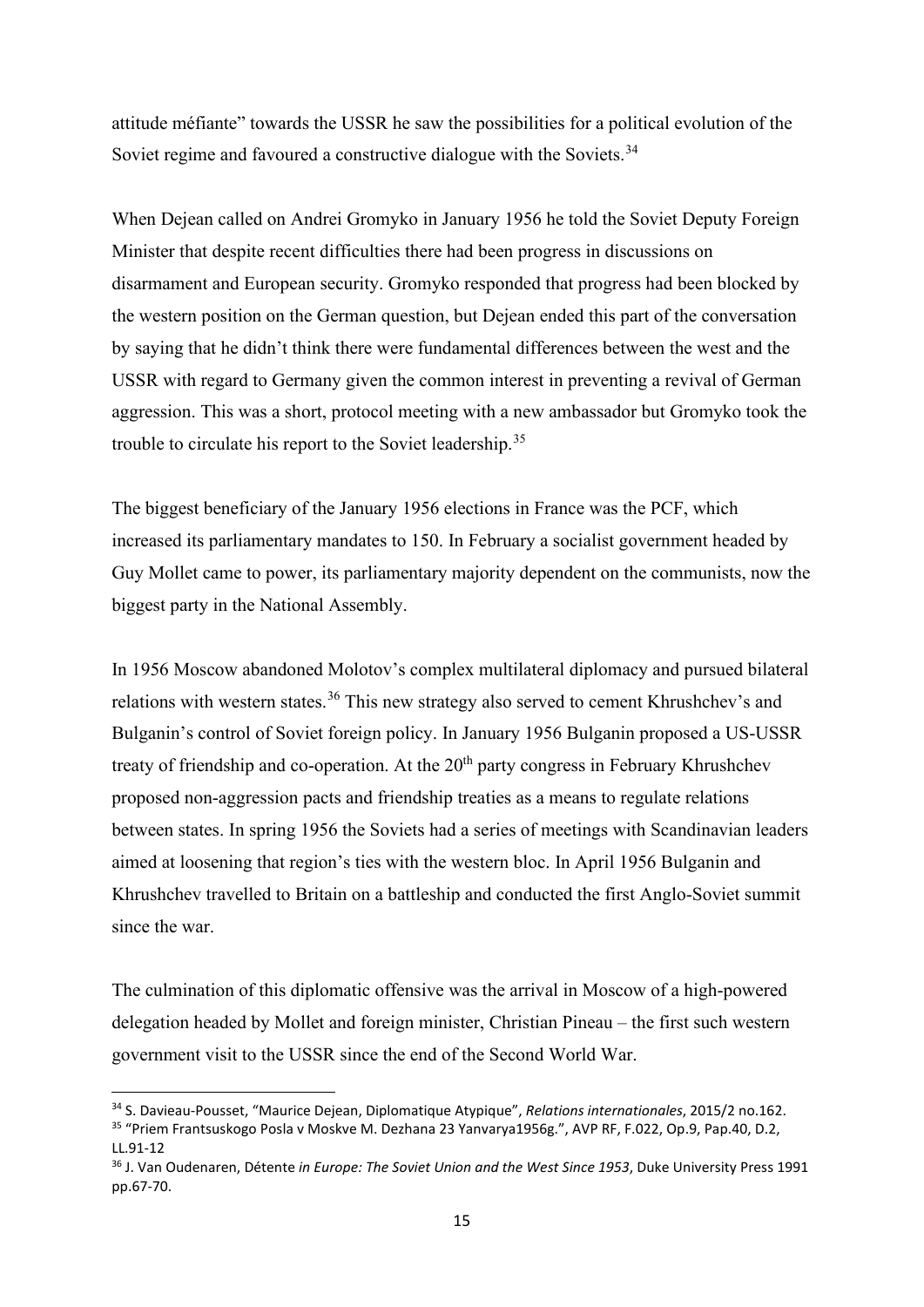Mollet's journey to Moscow in May 1955 followed an expansion of Soviet-French cultural, scientific, economic and political contacts that had begun even before Stalin's death in March 1953. At the Moscow International Economic Conference in April 1952 the largest delegation was from France, including many business leaders. The aim of the conference was to break the cold war economic blockade of the USSR and the most generous offer on trade relations was made to the French. Soviet-French trade grew from 77 million roubles in 1952 to 481 million in  $1957<sup>37</sup>$  $1957<sup>37</sup>$  $1957<sup>37</sup>$ 

The Soviets were as keen on developing cultural ties. French culture was big in the USSR, especially the classics of French literature. In February 1952 fifteen hundred people attended a celebration in Moscow of the 150<sup>th</sup> anniversary of Victor Hugo's birth. In 1954 the Comédie-Française toured the USSR.<sup>[38](#page-16-1)</sup> More than 50 Soviet delegations travelled to France in 1955 and 30 French delegations to the USSR. French tourists were beginning to visit the USSR in large numbers and Soviet cultural initiatives in France– in film and dance, for example – had been well-received. In January 1957 there were nearly 123 million copies of translated books by French authors in circulation in the Soviet Union.[39](#page-16-2)

In April 1956 a French Socialist party delegation arrived in the USSR on a fact-finding mission. Invited by the Soviet communist party, the delegation proposed to conduct an independent investigation of political and economic conditions in post-Stalin Russia. The delegation included many prominent French socialists and its highly publicised tour took in visits to Moscow, Leningrad, and Tbilisi, as well as a labour/prison camp at Tula.[40](#page-16-3) In May the Soviet peace committee received a French parliamentary delegation to the USSR which visited Moscow, Leningrad and Kiev. That same month Moscow – and later Leningrad and Kiev - hosted an exhibition of French books by leading Parisian publishers. This was followed by an exhibition of French 19<sup>th</sup> century art in Moscow and Leningrad and broadcast by Soviet television of a history of French film. May also saw the publication of a new, bi-

<span id="page-16-0"></span><sup>&</sup>lt;sup>37</sup> M. Lipkin, "Avril 1952, la conférence économique de Moscou : changement de tactique ou innovation dans la politique extérieure stalinienne?", *Relations Internationales*, 2011/3 (n.147). An English version of this article may be found In O. Bange & P. Villaume (eds), *The Long Detente: Changing Concepts of Security and Cooperation in Europe, 1950s-1980s*, Central European University Press: Budapest 2017.

<span id="page-16-1"></span><sup>38</sup> J. van Eerde, "The Comédie Française in the U. S. S. R.", *The French Review*, vol.29, no.2, December 1955.

<span id="page-16-2"></span><sup>39</sup> "Spravka o Sovetsko-Frantsuzskikh Kul'turnykh Svyazykh", F.1204, D.3427, Rossiiskii Gosudarstvennyi Arkhiv Literatury i Iskusstva.

<span id="page-16-3"></span><sup>&</sup>lt;sup>40</sup> See the account of the socialist delegation's visit on the website Voyages en URSS [http://chs.univ](http://chs.univ-paris1.fr/Voyages/index2.htm)[paris1.fr/Voyages/index2.htm.](http://chs.univ-paris1.fr/Voyages/index2.htm)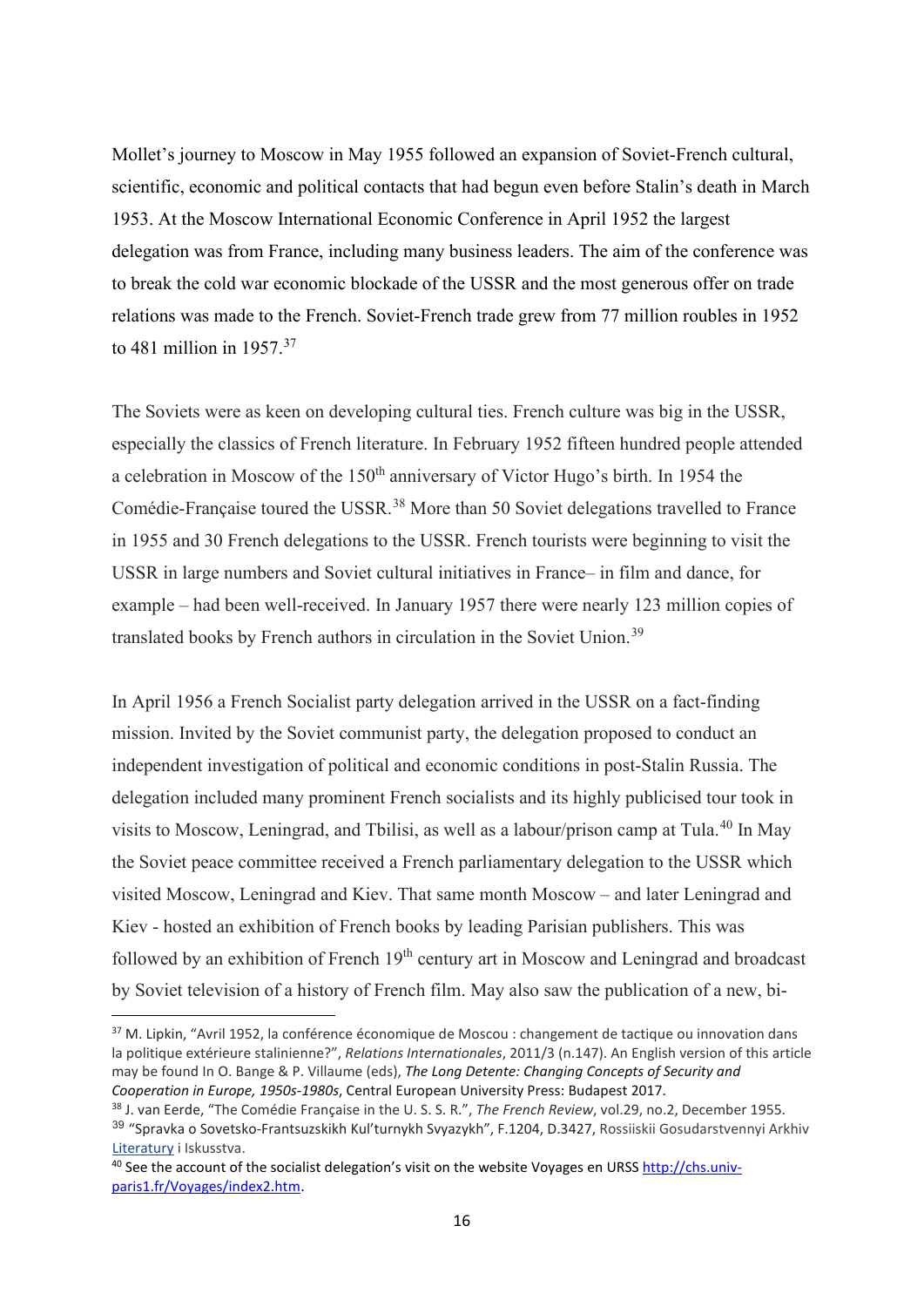weekly French-language publication devoted to foreign and internal political affairs – *Nouvelles de Moscou*.

As Mikhail Narinski reports, the Soviets prepared intensively for the Franco-Soviet summit, which took place in Moscow from 16-19 May. A foreign ministry briefing paper designated the summit a trust-building exercise that would help improve relations and develop cooperation with France. In relation to Germany, the directives stated that German reunification could only come about as a result of direct negotiations between the FRG and the GDR.<sup>[41](#page-17-0)</sup>

The summit took the form of a series of wide-ranging discussions of international questions.[42](#page-17-1) According to Pineau, he had "never taken part in an international conference where the discussions were so frank and blunt."<sup>[43](#page-17-2)</sup> Both sides agreed that allaying mutual suspicions was essential to a Franco-Soviet détente. In relation to Germany the French thought that an agreement on nuclear disarmament would facilitate German reunification. Such linkage was resisted by the Soviets, who wanted to keep the two issues separate. In their view the way forward was rapprochement between the two German states leading to eventual reunification.

The Franco-Soviet summit was the last major diplomatic duty performed by Molotov, who was sacked as Foreign Minister in June 1956. In one of his more forceful contributions to the discussion Molotov corrected Pineau's characterisation of Soviet policy as being hostile to reunification: "We are not against it. But German rearmament, especially with nuclear arms, is as great a menace to France as it is to the USSR."[44](#page-17-3)

While there was no convergence of French and Soviet positions on the German question during the Moscow conversations, after the summit there was some movement in the Soviets' position when, in July, they published proposals for a phased withdrawal of foreign armed forces from Germany as part of a process of European disarmament. In the same package were proposals for a non-aggression pact between NATO and the Warsaw Pact and an

<span id="page-17-1"></span><span id="page-17-0"></span><sup>41</sup> M. Narinski, "La visite de la delegation francaise en URSS en 1956" in Soutou & Hivert op.cit. pp.456-457. <sup>42</sup> The French record of the Franco-Soviet discussions may be found in DDF 1956, vol.1, Paris 2003 pp.791-822. The Soviet record is cited and referenced by Narinski in ibid.

<span id="page-17-2"></span><sup>&</sup>lt;sup>43</sup> Open Society Archive, Budapest, 300-80-1-1085 (Reuters report in the file on French diplomatic relations, 1956-1964)

<span id="page-17-3"></span><sup>44</sup> DDF 1956 p.804.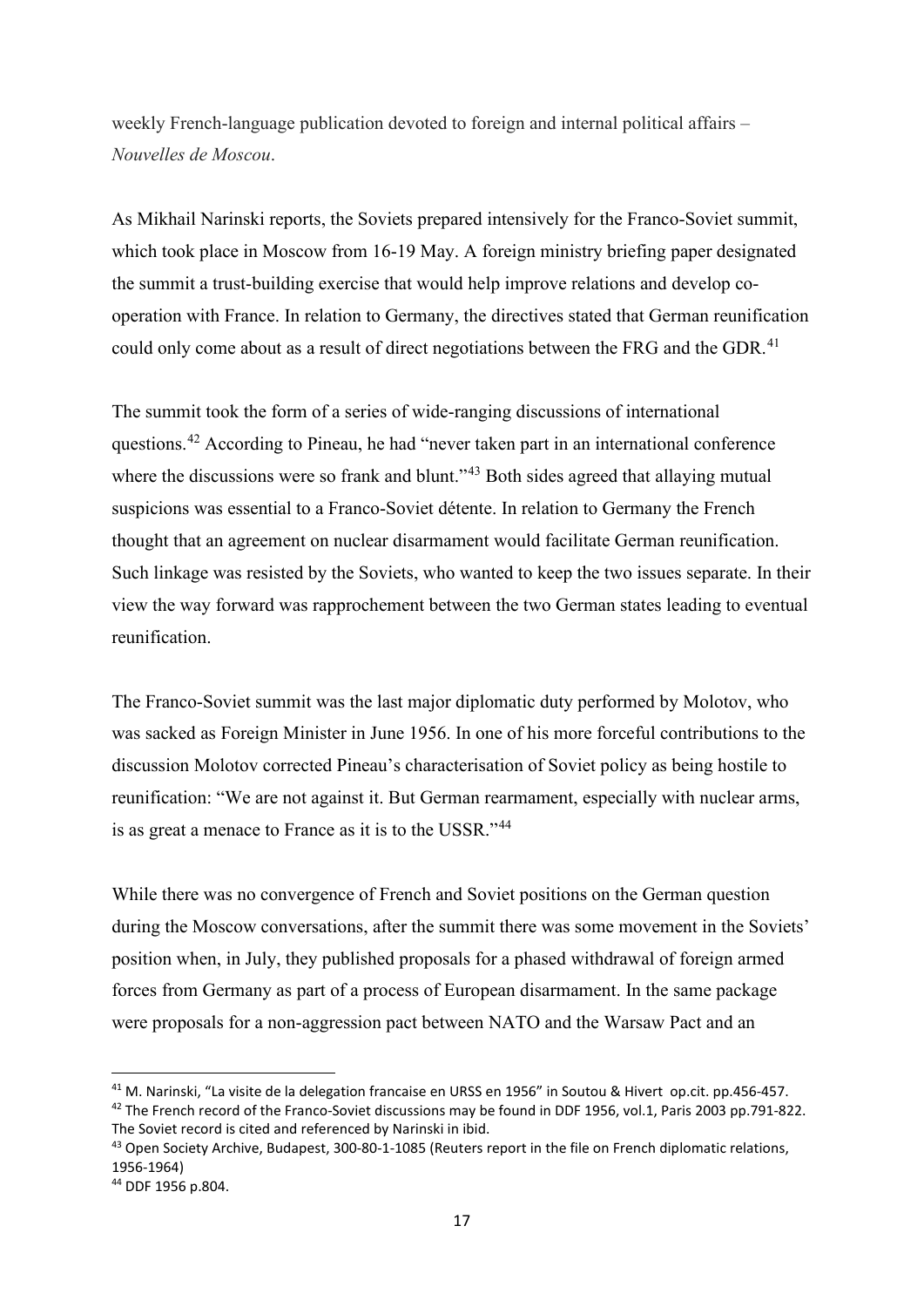agreement on the non-use of force by the two blocs.<sup>[45](#page-18-0)</sup> Such suggestions were not novel but they did take the Soviets closer to the French emphasis on the importance of disarmament and arms control to the resolution of the German question.

Khrushchev was the main Soviet speaker at the summit and he harped on his favourite theme - why didn't the French play a more forceful role in international affairs? "The voice of France in international politics is weak…In Geneva I had an unpleasant experience: we almost couldn't hear the voice of France. Do not see what I say to you as interference in your affairs. If France spoke with full awareness of its power and prestige, it wouldn't be for our benefit, but for the cause of peace, and the balance of forces in the world would be quite different."[46](#page-18-1)

At the end of the summit the two sides issued a joint communique which spoke of conversations that had taken place in an atmosphere of friendship, warm sincerity and mutual comprehension. Both governments pledged to work for a reduction of international tensions, for the improvement of Franco-Soviet relations and in support of peace and international security. There were also specific commitments on the improvement of trade, cultural, scientific, and sporting relations.<sup>[47](#page-18-2)</sup>

The French delegation was welcomed with enthusiasm by the Moscow public. According to Reuters, Soviet and French leaders were mobbed by hundreds of cheering Russians when they emerged from an embassy reception. The summit was front-page news for days in the Soviet press. Reporters covered the French delegation's tourist activities as well as official functions such as a ceremony dedicating a plaque to 42 French pilots who had died fighting on the Soviet-German front.[48](#page-18-3) After the French departed *Pravda* published a front-page editorial lauding the success of the summit and its positive impact on the international atmosphere.<sup>[49](#page-18-4)</sup>

There was some discussion of Middle East issues at the summit but not about the crisis brewing in Egypt, which bubbled over when Nasser nationalised the Suez Canal Company in

<span id="page-18-0"></span><sup>45</sup> AVP RF F.0536, Op.1, Pap.2, D.27, Ll.1-13.

<span id="page-18-1"></span><sup>46</sup> DDF 1956 p.802.

<span id="page-18-2"></span><sup>47</sup> "Le communique final temoigne d'une bonne volonte mutuelle", *Le Monde*, 22/5/56.

<span id="page-18-3"></span><sup>48</sup> "Otkrytie Memorial'noi Dosku v Pamyat' Frantsuzskikhk Letchikov", *Pravda*, 19/5/56.

<span id="page-18-4"></span><sup>49</sup> "Pod Znamenem Mirnogo Sosushchestvovaniya", *Pravda*, 21/5/56.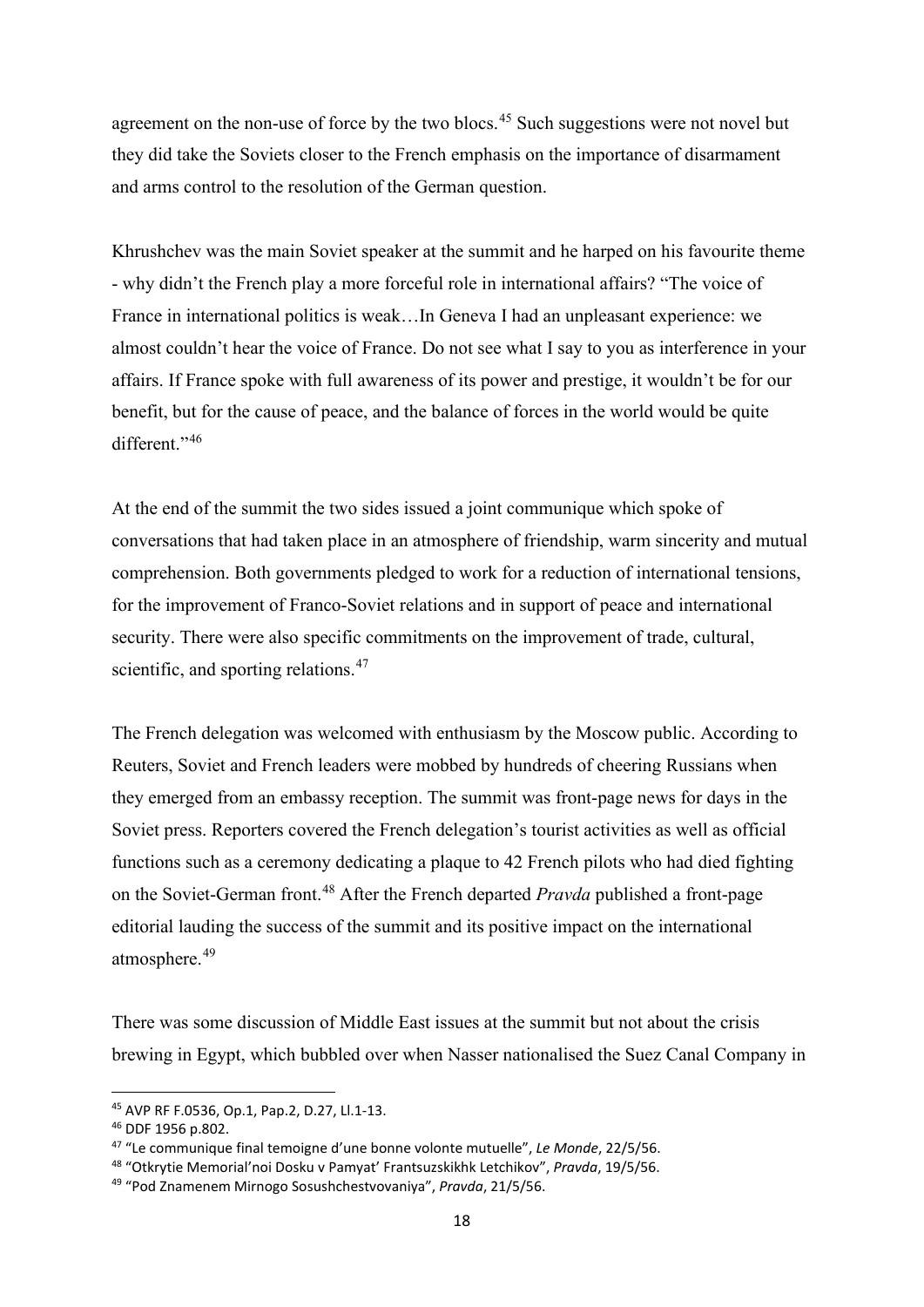July 1956. Moscow was a staunch supporter of Egypt throughout the ensuing crisis, calling for a peaceful resolution of the Nasser's dispute with Britain and France. The Soviets listened politely to French representations but rebuffed any suggestion they should modify their policy. When Dejean met Dmitry Shepilov, on 7 August the new Soviet foreign minister reminded him that Mollet and Pineau had agreed to work with Moscow to reduce international tensions in the Near and Middle East. Yet now France and Great Britain were acting in opposition to that common goal.<sup>[50](#page-19-0)</sup>

In September Gromyko met Dejean and Edgar Faure, the former Prime Minister, who was a Russian speaker and a noted Slavophile. Faure told Gromyko that while he didn't agree with military action against Egypt, Nasser's actions were wrong, dangerous and reminiscent of Hitler. The two Frenchmen argued that from a trade point of view the Soviet interest in a stable Suez Canal regime was as great as France's. They suggested the Soviet Union could be given guarantees about access to the canal. But Gromyko was unmoved and reiterated Soviet support for Egypt. $51$ 

When Britain, France and Israel attacked Egypt at the end of October the Soviet Union was forthright in its condemnation and rallied international support for the Nasser regime. On 4 November the Soviets made what Fursenko and Naftali describe as "a toothless call for a ceasefire".[52](#page-19-2) The next day the Kremlin came out with a much stronger line in the form of messages from Bulganin to the British and French that famously threatened to use force and rocket attacks to stop the invasion of Egypt. The content of the two messages was broadly similar but there were some differences, indicating that Moscow was mindful of French public opinion and was trying not to burn all its bridges to Paris.

Bulganin's message to Mollet recalled that when they met in Moscow the French leader had spoken about his socialist ideas. "How can one reconcile socialist ideas", asked Bulganin, "with the treacherous attack by France against a country which only recently achieved independence and is not sufficiently armed to defend itself?". Bulganin's appeal for French

<span id="page-19-0"></span><sup>50</sup> "Zapis' Besedy Ministera Inostrannykh Del SSSR D.T. Shepilova s Poslom Frantsii v SSSR M. Dezhanom", *Blizhnevostochnyi Konflikt, 1947-194*6, Demokratiya: Moscow 2003 doc.272.

<span id="page-19-1"></span><sup>51</sup> "Zapis' Besedy Pervogo Zamestitelya Ministera Inostrannykh Del SSSR A.A. Gromyko s Vyvshim Prem'er-Ministrom Frantsii E. Forom", 21 September 1956, ibid doc. 290.

<span id="page-19-2"></span><sup>52</sup> A. Fursenko & T. Naftali, *Khrushchev's Cold War*, Norton & Co.: New York 2006 p.132. Fursenko and Naftali cover the Suez crisis from the Soviet perspective and Maurice Weiss from the French point of view in "Frantsiya, Sovetskii Souz i Suetskii Krizis" in Vais and Narinsky op.cit.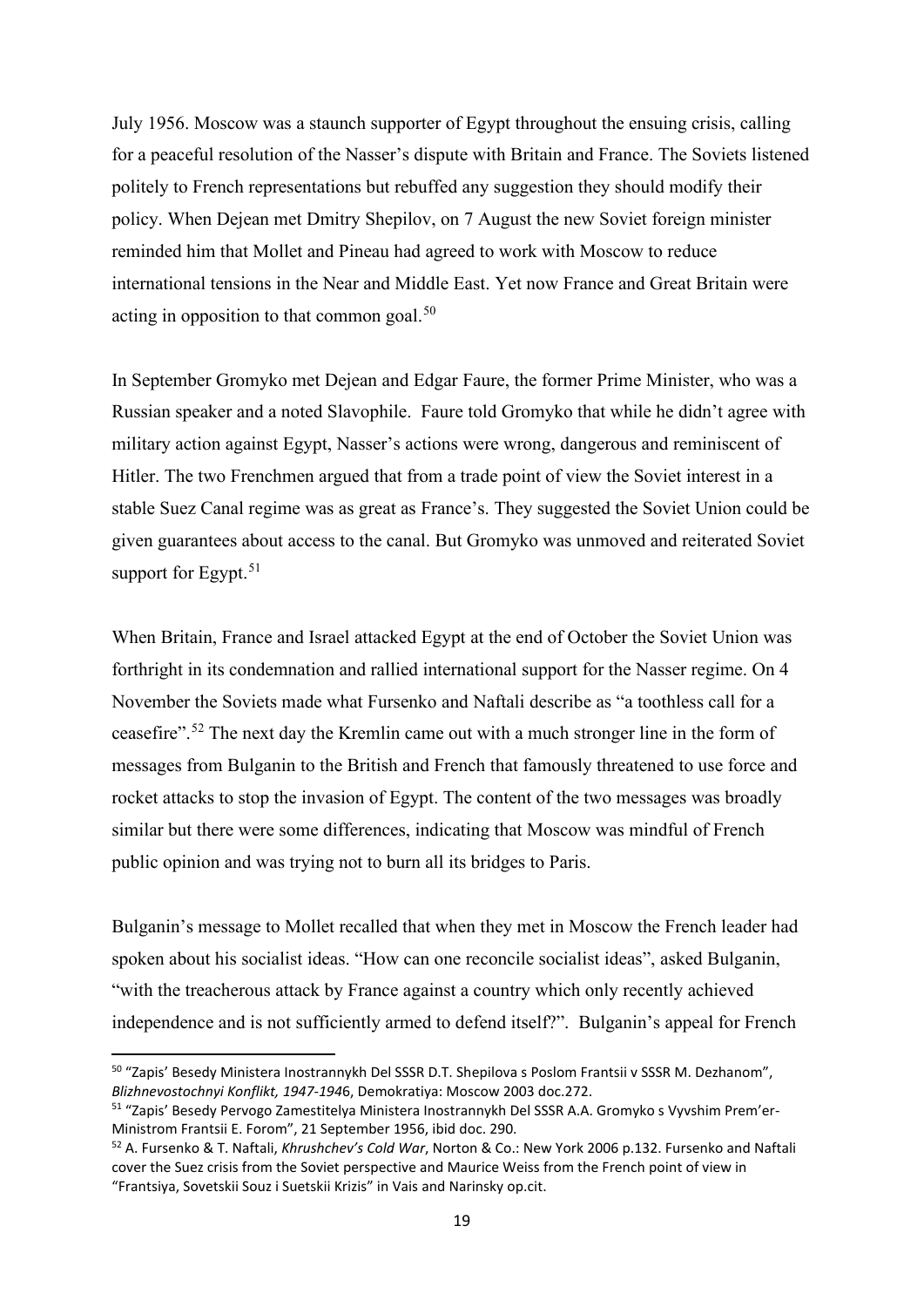restraint was more conciliatory than in his letter to the British: "There is still time to use prudence and to prevent bellicose forces from gaining the upper hand. We hope that at this decisive moment the French government will show soberness."<sup>[53](#page-20-0)</sup>

The Suez crisis was virtually over by the time Mollet replied to Bulganin on 8 November but that did not stop the French premier from attacking the Soviet Union's bloody suppression of the popular revolt in Hungary.<sup>[54](#page-20-1)</sup>

Soviet military action in Hungary provoked a highly negative reaction in France. There were massive popular demonstrations against the USSR and both the PCF and the peace movement were split by events in Budapest. When leaders of the peace movement met in Helsinki they were unable to agree a position on the Hungarian events. The best they could come up with was a neutral resolution that blamed the bloodshed on the cold war.<sup>[55](#page-20-2)</sup>

The Mollet government had fallen by the time Franco-Soviet relations recovered from the twin crises of Suez and Hungary. There would be many more attempts to secure a Franco-Soviet détente, some more successful than others, but none that came close to the hopes entertained by Moscow in the mid-1950s.

## **Conclusion**

France presented an enticing political and diplomatic target for the Soviets but consistently failed to live up to expectations. At no point did the French break ranks with the British and Americans on European collective security and the German question. The Soviets wielded some influence within French politics but not enough to detach Paris from its united front with Britain and the United States.

It is tempting to conclude that a Franco-Soviet alliance was always an impossible one. But, as George-Henri Soutou has noted, neutrality was very fashionable in Europe in 1954-55 and Soviet policy of neutralising Germany within a collective security framework was not

<span id="page-20-0"></span><sup>53</sup> "Poslanie Predsedatelya Soveta Ministrov SSSR N.A. Bulganina Predsedatelu Soveta Ministrov Frantsii Gi Molle", http://www.cvce.eu/en/education/unit-content/-/unit/dd10d6bf-e14d-40b5-9ee6- 37f978c87a01/275e2979-2fd5-4e93-ac60-090e0d0048b9/Resources#55f243a1-de38-401d-9834 d279bf3874b3\_en&overlay.

<span id="page-20-1"></span><sup>54</sup> http://web.stanford.edu/group/tomzgroup/pmwiki/uploads/200-1956-11-KS-f-LIZ.pdf

<span id="page-20-2"></span><sup>55</sup> See Sabine Jansen, "Budapeshtskii Krizis i Franko-Sovetskie Otnosheniya" in Vais & Narinsky op.cit.